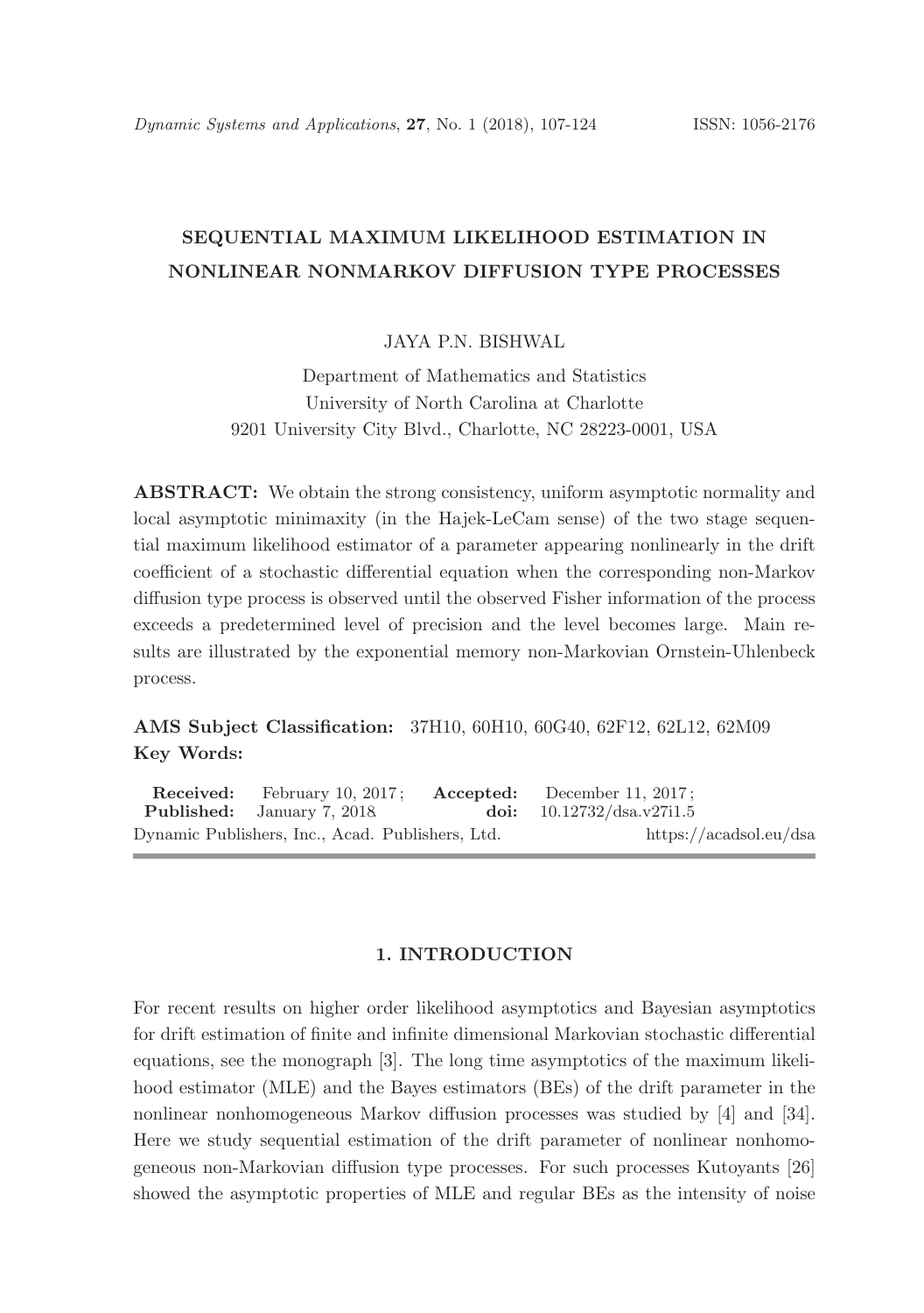$\epsilon \to 0$  when the model satisfies the LAN condition. Linkov [35] obtained the LAMN property of such models as observation time  $T \to \infty$ . Dietz [6] studied asymptotic properties of MLE as the intensity of noise  $\epsilon \to 0$  or the observation time  $T \to \infty$ when the model satisfies the LAMN condition. Dietz [7] studied the properties of MLE in a concrete example of diffusion type process which is an exponential memory nonhomogeneous process, a non-Markovian alternative to the Ornstein-Uhlenbeck process as the observation time  $T \to \infty$ . For a linear stochastic differential equation with time delay, the MLE shows eleven different behaviors for eleven parts of the parameter space [16].

However, in addition to asymptotic theory which certainly play a predominant role in statistical theory sequential asymptotics has certain advantages. Here we study the asymptotic properties of a sequential estimate of the parameter appearing in the drift coefficient of nonlinear nonhomogeneous diffusion type process, a non-Markovian process, when the solution process is observed continuously up to a random stopping time. In particular, we study the properties of sequential maximum likelihood estimate (SMLE), i.e., the maximum likelihood estimate based on observation of the process on the random time interval  $[0, \tau]$  where  $\tau$  is the stopping time which is the first passage time until the observed (stochastic) Fisher information of the process reaches a preassigned level of precision  $H$ . Under some regularity conditions, the SMLE is shown to be strongly consistent, asymptotically normal and locally asymptotically minimax in the Hajek-LeCam sense as  $H \to \infty$ .

For the linear diffusion model where the drift coefficient is  $b(\theta, t, x) = \theta a(t, x)$ and the diffusion coefficient is  $\sigma(t,x) = 1$ , Novikov [42] (see also [32]) proved that the SMLE of  $\theta$  is unbiased and exactly normally distributed for all values of the parameter in the parameter space  $\Theta \subset \mathbb{R}$ . Further, he showed that SMLE is optimal in the mean square sense and is more efficient in the sense of having less mean square error than the ordinary MLE based on fixed time observation, under the assumption that the mean durations of observation time in both the sampling plans are the same. Tikhov [47] proved that for the case  $b(\theta, t, x) = \theta a(t)$  and  $\sigma(t, x) = 1$ , the SMLE is optimal relative to the power loss function  $L_{\alpha}(|\delta(x)-\theta|)=|\delta(x)-\theta|^{\alpha}, \alpha \geq 1$ . Tikhov [48] generalised this to the case  $b(\theta, t, x) = \theta b_1(t, x) + b_0(t, x)$ . Sørensen [45] gave a review of sequential maximum likelihood estimation in linearly parametrized diffusion type processes. Sørensen [46] (see also [24]) studied similar properties of SMLE for exponential families of stochastic processes. Musiela [40, 41] studied sequential ML estimation in a linear diffusion model. Le Breton and Musiela [31] studied similar properties of SMLE in linear homogeneous multidimensional SDE. Rozanskii [44] extended the work of Novikov [42] to a linear homogeneous diffusion field. Brown and Hewitt [5] studied the properties of sequential maximum likelihood estimator for diffusion branching process using a different type of stopping rule.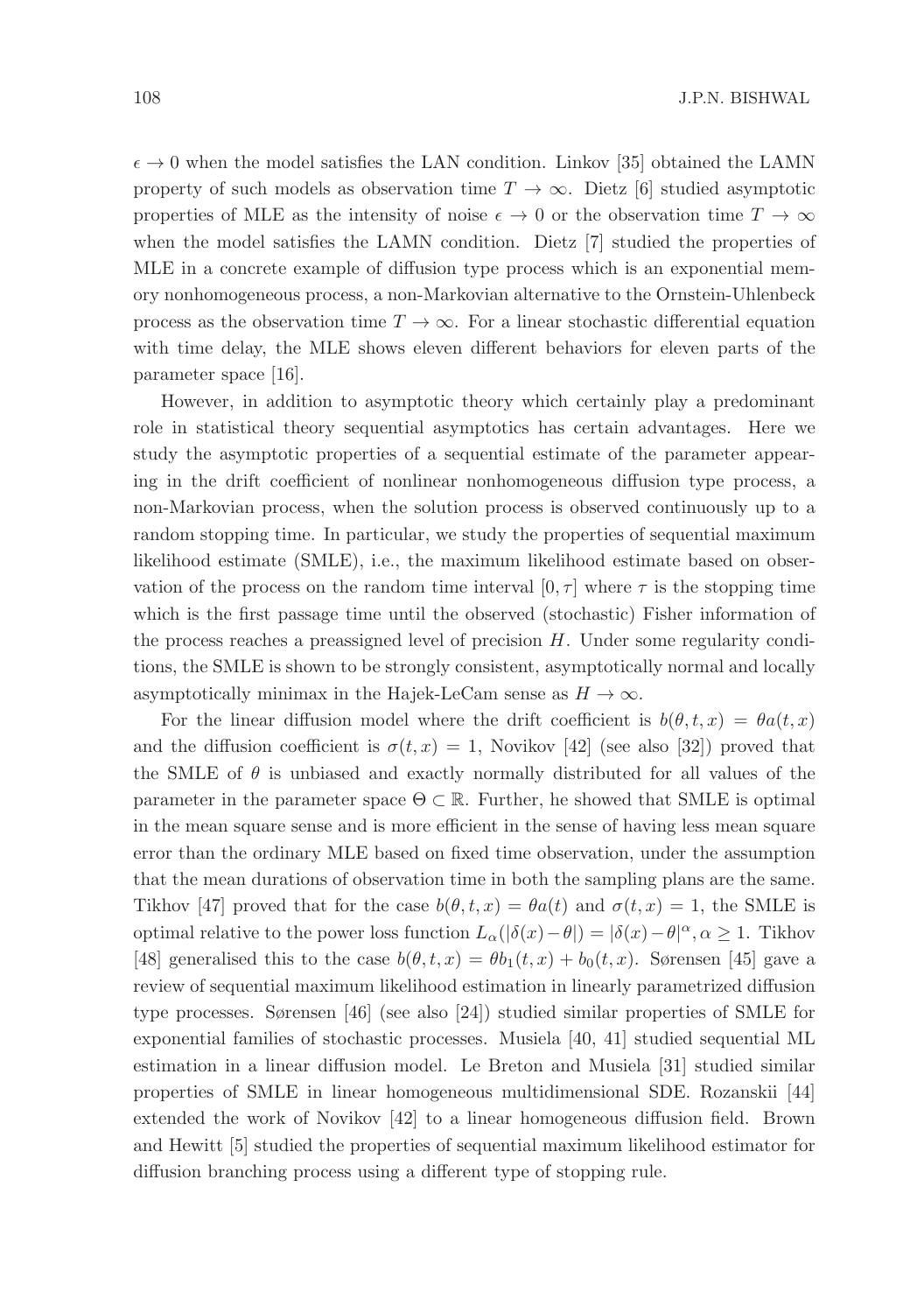#### 2. MODEL, ASSUMPTIONS AND THE SEQUENTIAL PLAN

Let  $(\Omega, \mathcal{F}, \{\mathcal{F}_t\}_{t>0}, P)$  be a stochastic basis satisfying the usual hypotheses on which we have a real valued non-Markovian diffusion type process  $\{X_t, t \geq 0\}$  satisfying the functional stochastic differential equation (SDE)

$$
dX_t = f(\theta, t, X)dt + dW_t, \quad t \ge 0,
$$
  
\n
$$
X_0 = \xi
$$
\n(2.1)

where  $\{W_t, t \geq 0\}$  is a standard Wiener process,  $\xi$  is a  $\mathcal{F}_0$ -measurable random variable with  $P\{|\xi| < \infty\} = 1, \theta \in \Theta$  a compact subset of R is the unknown parameter to be estimated on the basis of observation of the process  $\{X_t, t \geq 0\}$ . The measurable function  $f(\theta, t, x)$ ,  $t \geq 0$ ,  $\theta \in \Theta$  and  $x \in C$  are assumed to be (for each fixed  $\theta$ ) nonanticipative, that is  $\mathcal{B}_t$ -measurable for each  $t \geq 0$ . Here  $(C, \mathcal{B})$  is the space of continuous functions  $\{x_t, t \geq 0\}$  with  $x_0 = \xi$  with the associated Borel  $\sigma$ -algebra  $\beta$ and  $\mathcal{B}_t = \sigma(X_s, s \ge t)$  are  $\sigma$ -algebras in the measurable space  $(C, \mathcal{B})$ .

Prime denotes derivative with respect to  $\theta$  throughout the paper. We assume the following conditions.

(A1) 
$$
\int_0^T f^2(\theta, t, x) dt < \infty
$$
,  $T < \infty$ ,  $x \in C$ ,  $\theta \in \mathbb{R}$ ,  
\n(A2)  $P\left(\int_0^\infty f'^2(\theta, t, X) dt = \infty\right) = 1, \ \theta \in \mathbb{R}$ ,  
\n(A3)  $|f(\theta, t, x) - f(\theta, t, y)| \le M_1 \int_0^t |x_s - y_s| ds + M_2 |x_t - y_t|$ ,  
\n $f^2(\theta, t, x) \le M_1 \int_0^t (1 + |x_s|) ds + M_2 (1 + |x_t|)$ ,

where  $x_s, y_s \in C, \theta \in \mathbb{R}, M_1$  and  $M_2$  are constants.

Under the condition  $(A3)$ , it is well known that equation  $(2.1)$  has a unique solution (see [24]).

We estimate the unknown parameter  $\theta$  from the observation of the process  $\{X_t, t\}$ 0} until the observed Fisher information exceeds a predetermined level of precision. This idea of using observed Fisher information to define a stopping rule dates back to [1] (see also [11, 12]). This type of stopping rule was used for autoregressive parameter estimation in [8, 9, 29, 38, 43] among others.

Let  $\tau = \tau(X)$  be a Markov stopping time with respect to the system  $\{\mathcal{B}_t\}_{t>0}$ and  $\delta(t, X)$  be a progressively measurable real process defined on  $(C, \mathcal{B})$ . The pair of functions  $D = D(\tau, \delta)$ , where  $\tau(X)$  is a Markov time and  $\delta = \delta(\tau(X), X)$  is an estimate of  $\theta$  resulting from the observation of the trajectory of X on the time interval  $[0, \tau(X)]$  yields a sequential sampling plan.

Let  $P_{\theta}^T$  be the measure generated by the process  $\{X_t, 0 \le t \le T\}$  on the space  $(C_T, \mathcal{B}_T)$  of continuous functions from  $[0, T] \to \mathbb{R}$  with the associated Borel  $\sigma$ -algebra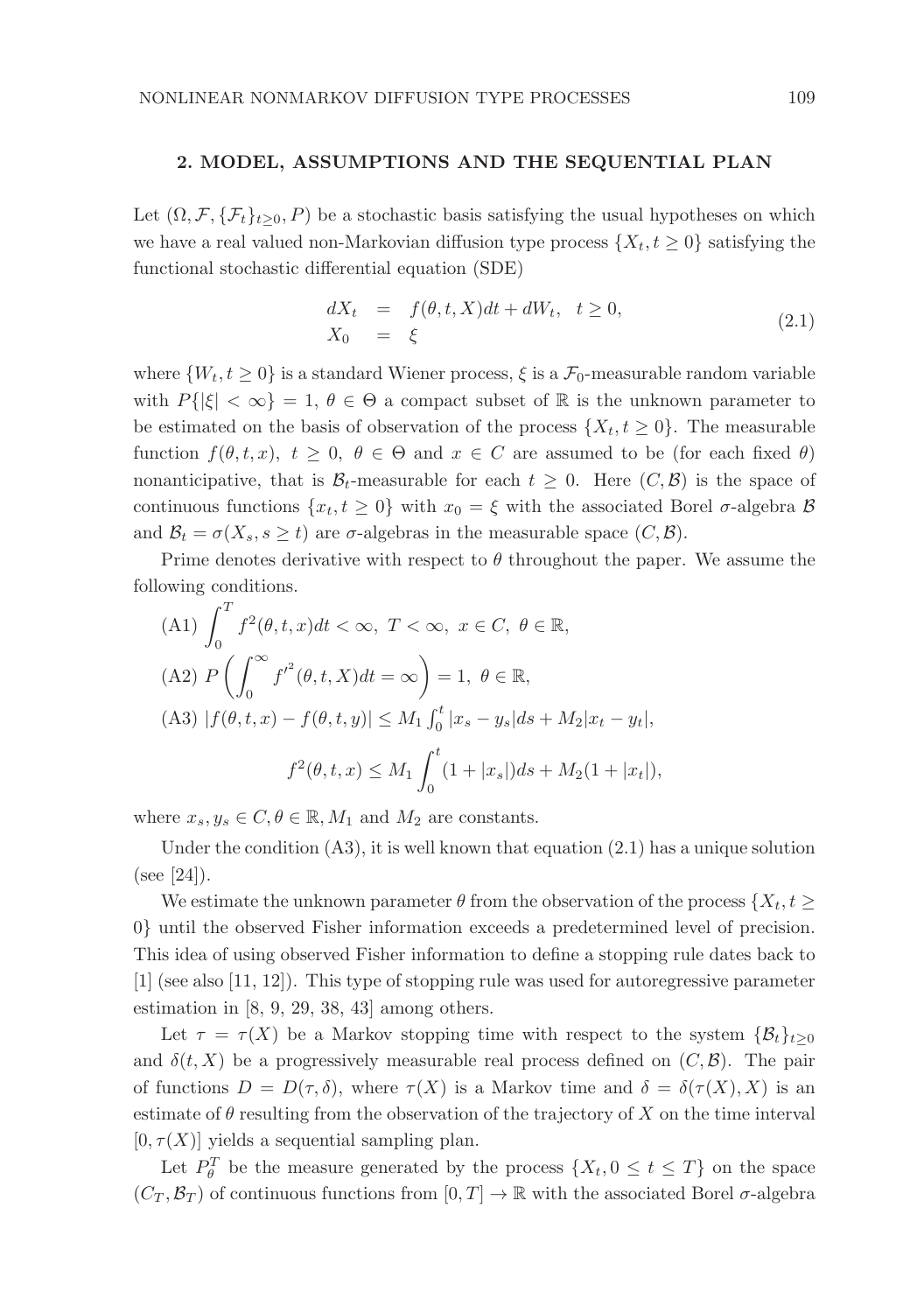$\mathcal{B}_T$  under the supremum norm and  $P_W^T$  be the measure generated by  $\xi + W_t$  on the space  $(C_T, \mathcal{B}_T)$ . Let  $E_{\theta}^T$  denote the expectation w.r.t. measure  $P_{\theta}^T$ . Under the assumption (A1),  $P_{\theta}^{T} \ll P_{W}^{T}$  and the Radon-Nikodym derivative (likelihood function based on sample path  $X_0^T := (X_s, 0 \le s \le T)$ ) is given by

$$
L_T(\theta) = \frac{dP_{\theta}^T}{dP_W^T}(X_0^T) = \exp\left\{ \int_0^T f(\theta, t, X) dX_t - \frac{1}{2} \int_0^T f^2(\theta, t, X) dt \right\}.
$$
 (2.2)

Maximization of the likelihood  $L_T(\theta)$  provides the maximum likelihood estimate (MLE)  $\theta_T$ . Dietz [6] proved the consistency and asymptotic mixed normality of  $\theta_T$ as  $T \to \infty$ . Kutoyants [25, 27] also studied the asymptotic properties of MLE as the diffusion coefficient  $\epsilon \to 0$  (for fixed T).

Let  $l_T(\theta) := \log L_T(\theta)$ . We assume that differentiation under the stochastic and ordinary integral sign is valid (see [23]).

Note that  $\theta_t$  is the MLE based on the sample path  $X_0^t := (X_s, 0 \le s \le t)$ . The MLE process satisfies the following evolution equation (see [34]) when  $X = X_t$  in the drift coefficient in equation (2.1):

$$
d\theta_t = -l_t''^{-1}(\theta_t) \{ f'(\theta_t, t, X_t) [dX_t - f(\theta_t, t, X_t) dt] + \left[ \frac{1}{2} l_t'''(\theta_t) l_t''^{-2}(\theta_t) {f'}^2(\theta_t, t, X_t) - l_t''^{-1}(\theta_t) f'(\theta_t, t, X_t) f''(\theta_t, t, X_t) \right] dt \}, \quad (2.3)
$$

with initial conditions:  $\theta_{t_0} < \infty$ ,  $l'_t(\theta_{t_0}) = 0$ ,  $l''_t(\theta_{t_0}) < 0$  where the initial time  $t_0 > 0$  is fixed. This shows that in this case the MLE process itself is a continuous semimartingale.

We have

$$
l'_{T}(\theta) = \int_{0}^{T} f'(\theta, t, X) dX_{t} - \int_{0}^{T} f(\theta, t, X) f'(\theta, t, X) dt
$$
  
= 
$$
\int_{0}^{T} f'(\theta, t, X) [dX_{t} - f(\theta, t, X) dt]
$$
  
= 
$$
\int_{0}^{T} f'(\theta, t, X) dW_{t}
$$
 (2.4)

when  $\theta$  is the true parameter.

We shall use the Fisher information to define a stopping rule. The a priori Fisher information is

$$
I(\theta) = \text{var}[l'_T(\theta)] = E_{\theta}^T [l'_T(\theta)]^2 = E_{\theta}^T \int_0^T f'^2(\theta, t, X) dt.
$$
 (2.5)

But  $I(\theta)$  can not be observed since it depends on the unknown parameter. The a posteriori observed Fisher information or stochastic Fisher information is given by

$$
I_T = \int_0^T f'^2(\theta_t, t, X)dt
$$
\n(2.6)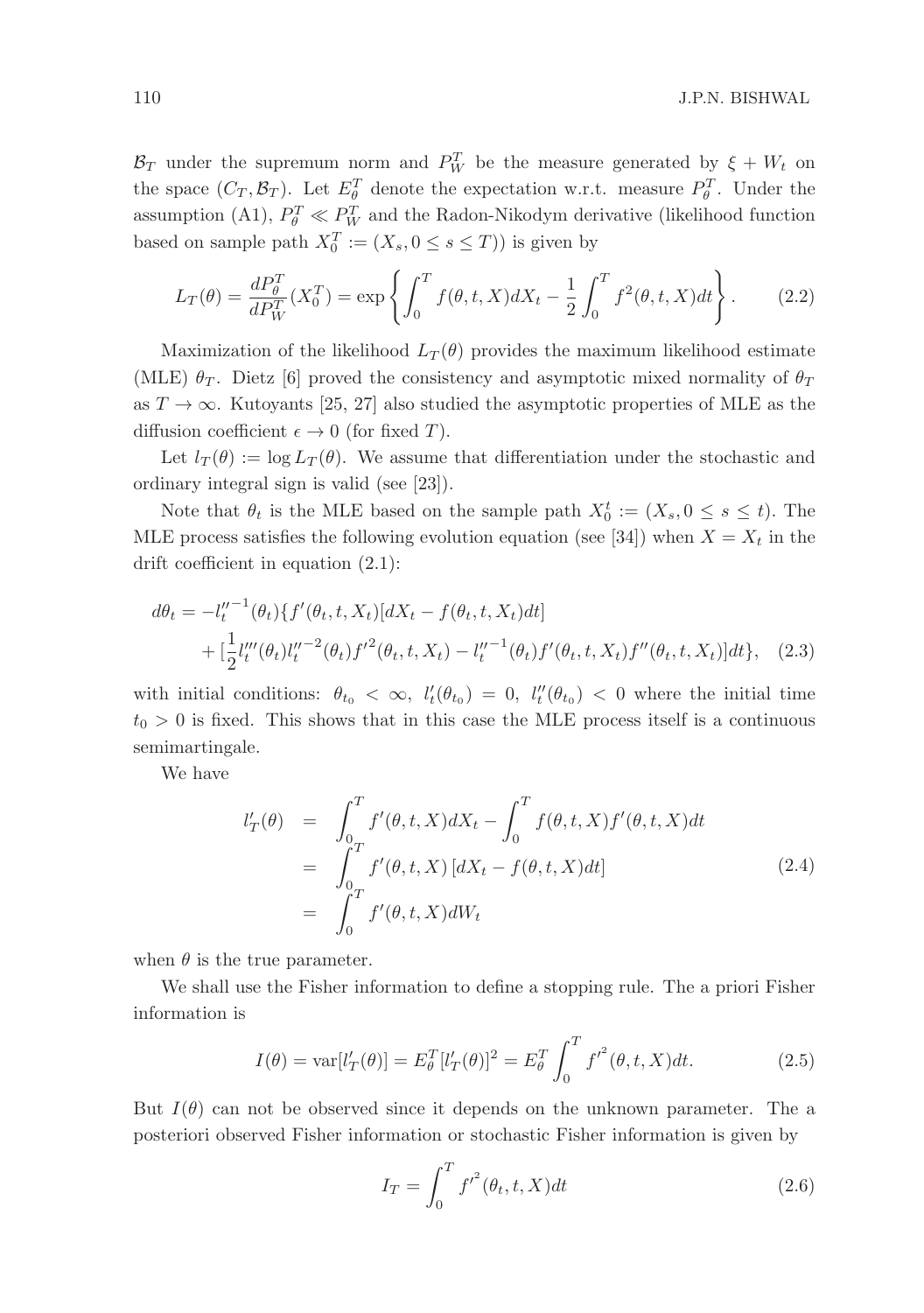where  $\theta_t$  is the MLE based on the observation  $\{X_s, 0 \le s \le t\}.$ 

Note that in the linear case the a priori Fisher information does not contain the unknown parameter. We are now ready to define the sequential sampling plan  $(\tau, \theta_{\tau})$ as follows :

The stopping time  $\tau$  is defined as

$$
\tau \equiv \tau_H := \inf \{ t \ge 0 : \int_0^t f'^2(\theta_s, s, X) ds \ge H \}
$$
\n(2.7)

where  $H > 0$  specifies the desired precision which is predetermined and  $\theta_s$  is the MLE based on the observation of X in the time interval  $[0, s]$ . Note that by Sudakov's lemma, the likelihood based on  $[0, \tau]$  is given by

$$
L_{\tau}(\theta) = \frac{dP_{\theta}^{\tau}}{dP_{W}^{\tau}}(X_{0}^{\tau}) = \exp\left\{ \int_{0}^{\tau} f(\theta, t, X) dX_{t} - \frac{1}{2} \int_{0}^{\tau} f^{2}(\theta, t, X) dt \right\}.
$$
 (2.8)

(see [32]). The sequential maximum likelihood estimate (SMLE) is defined as

$$
\theta_{\tau} := \underset{\theta \in \Theta}{\arg \max} L_{\tau}(\theta).
$$

We call the procedure here a two stage estimation procedure since we use an estimated stopping time to define the sequential estimate. One can show that there exists a  $\mathcal{F}_{\tau}$ measurable SMLE since  $L_{\tau}(\theta)$  is continuous in  $\theta$  and  $\Theta$  is compact. Hereafter we assume the existence of such a measurable SMLE.

## 3. CONSISTENCY AND ASYMPTOTIC NORMALITY

We assume the following conditions to prove the main results of this section.

(B1)  $P_{\theta_1}^{\tau} \neq P_{\theta_2}^{\tau}$  for  $\theta_1 \neq \theta_2$  in  $\Theta$ .

(B2)  $l_{\tau}(\theta)$  is twice continuously differentiable in a neighborhood  $U_{\theta}$  of  $\theta$  for every  $\theta \in \Theta$ .

(B3) 
$$
\lim_{H \to \infty} \frac{1}{H} \int_0^{\tau} f''(\theta, t, X) dW_t = 0
$$
 in  $P_{\theta}$ -probability.

Remark 3.1. Condition (B1) is the identifiability condition. Due to the consistency of the MLE  $\theta_t$  and by the definition of  $\theta_\tau$  this condition can be verified. Condition (B2) is provided for regularity. Condition (B3) is related to the law of large numbers for stochastic integrals.

**Lemma 3.1.** Let  $A_t^{\theta} := f(\theta \pm \delta, t, X) - f(\theta, t, X)$  for some  $\delta > 0$ . Then under  $(A1)–(A3)$ , we have

$$
\frac{\int_0^\tau (A^\theta_t)^2 dt}{\int_0^\tau (A^\theta_t)^2 dt} \to 1 \quad a.s.\ [P_\theta^\tau] \ as\ H \to \infty.
$$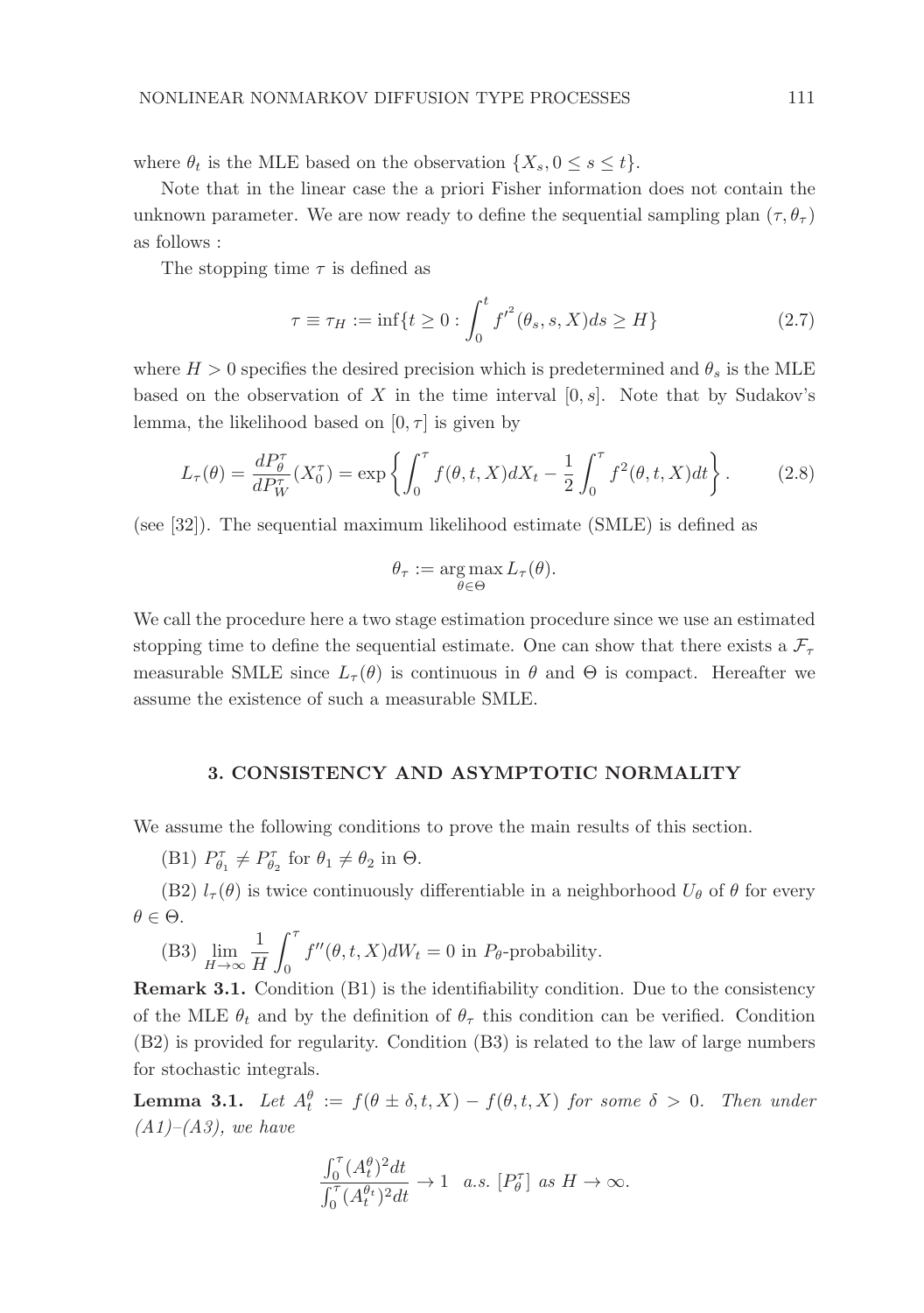Proof. We have

$$
A_t^{\theta} = f(\theta \pm \delta, t, X) - f(\theta, t, X),
$$
  

$$
A_t^{\theta_t} = f(\theta_t \pm \delta, t, X) - f(\theta_t, t, X).
$$

Thus

$$
(A_t^{\theta})^2 - (A_t^{\theta_t})^2 = [f(\theta \pm \delta, t, X) - f(\theta, t, X)]^2 - [f(\theta_t \pm \delta, t, X) - f(\theta_t, t, X)]^2.
$$

Since  $\theta_t$  is a strongly consistent estimator of  $\theta$ ,  $\theta_t \to \theta$  a.s. as  $t \to \infty$ . Since f is continuous,  $(A_t^{\theta})^2 - (A_t^{\theta_t})^2 \to 0$  a.s. as  $t \to \infty$ .

Further

$$
\int_0^{\tau} (A_t^{\theta_t})^2 dt \to c(\theta)
$$
 a.s. as  $H \to \infty$  and  $\delta \to 0$ 

where  $c(\theta)$  is a positive constant and

$$
\int_0^\tau \left[ (A_t^\theta)^2 - (A_t^{\theta_t})^2 \right] dt \to 0 \text{ a.s. as } H \to \infty.
$$

Thus

$$
\frac{\int_0^{\tau} [(A_t^{\theta})^2 - (A_t^{\theta_t})^2] dt}{\int_0^{\tau} (A_t^{\theta_t})^2 dt} \to 0 \text{ a.s. } [P_\theta^{\tau}] \text{ as } H \to \infty.
$$

This completes the proof of the lemma.

The definition of first order efficiency (in the sense of C.R. Rao) of estimators for stochastic processes (cf. [17]) may be generalized to sequential sampling case as follows:

**Definition 3.1.** An estimator  $V_{\tau_H}$  of  $\theta$  is said to be first order efficient (FOE) if

$$
\sqrt{H}\left[V_{\tau_H} - \theta - \gamma(\theta)H^{-1}\frac{\partial l_{\tau}(\theta)}{\partial \theta}\right] \xrightarrow{P_{\theta}} 0 \text{ as } H \to \infty
$$

where  $\gamma(\theta)$  is a nonrandom function.

We establish following properties of the SMLE.

**Theorem 3.1.** (a) Under the assumption  $(A1) - (A3)$ , the sampling plan is closed, i.e.,  $\tau_H < \infty$   $P_{\theta}$ -a.s.

Under the assumptions  $(A1) - (A3)$  and  $(B1) - (B3)$ , we have

(b) There exists a root of the likelihood equation which is strongly consistent, i.e.,  $\lim_{H \to \infty} \theta_{\tau} = \theta$  a.s.  $[P_{\theta}]$ 

$$
(c) \sqrt{H}(\theta_{\tau} - \theta) \overset{\mathcal{D}[P_{\theta}]}{\rightarrow} \mathcal{N}(0, 1) \text{ as } H \rightarrow \infty \text{ uniformly in } \theta \in \Theta.
$$

(d)  $\theta_{\tau}$  is first order efficient as  $H \to \infty$ .

**Proof.** (a) From assumption (A2) it is obvious that  $\tau_H < \infty$  a.s.  $[P_\theta]$ .

 $\Box$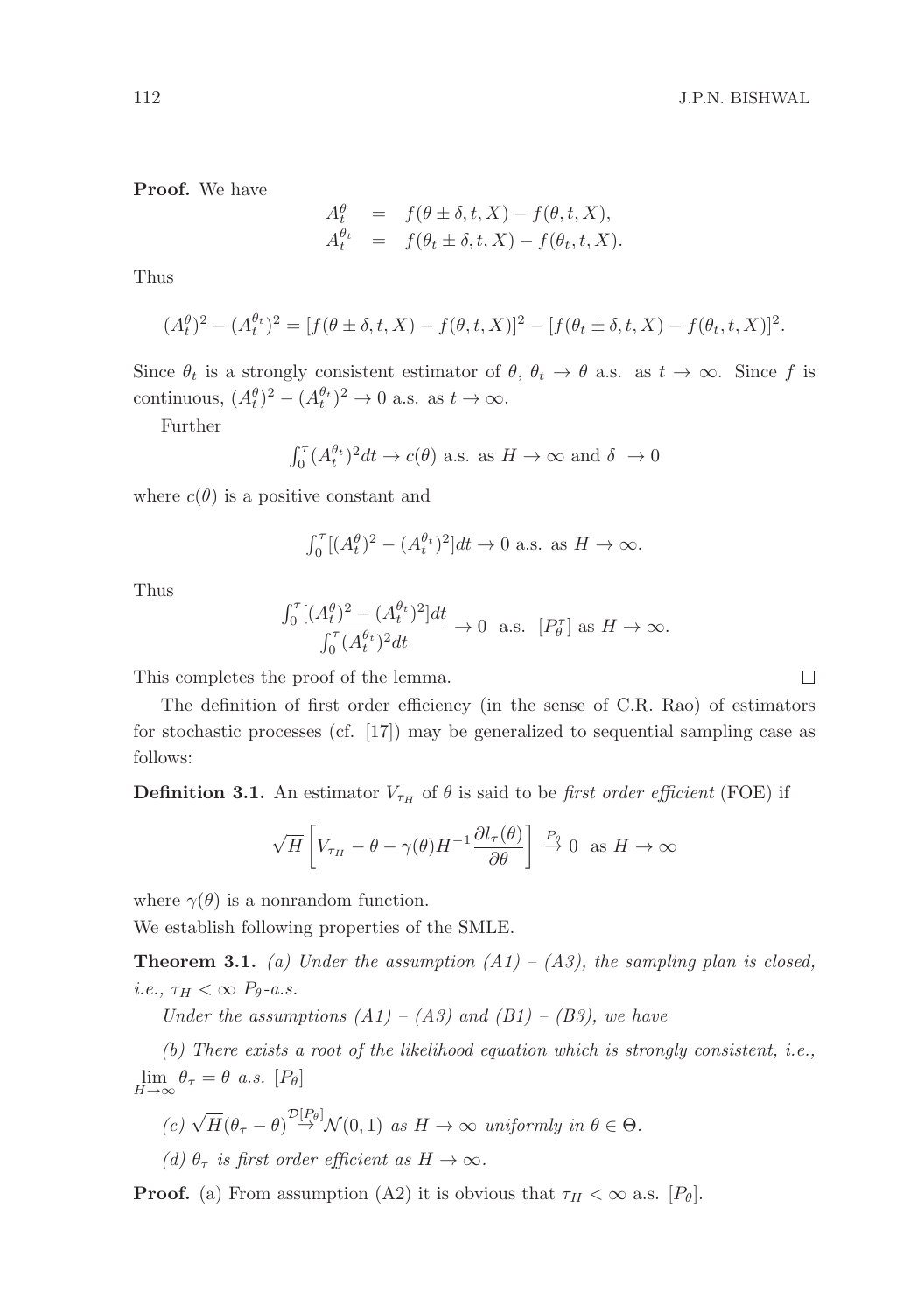(b) Observe that, for  $\delta > 0$ ,

$$
l_{\tau}(\theta \pm \delta) - l_{\tau}(\theta)
$$
  
=  $\log \frac{dP_{\theta \pm \delta}^{\tau}}{dP_{\theta}^{\tau}}$   
=  $\int_{0}^{\tau} [f(\theta \pm \delta, t, X) - f(\theta, t, X)] dX_t - \frac{1}{2} \int_{0}^{\tau} [f^2(\theta \pm \delta, t, X) - f^2(\theta, t, X)] dt$   
=  $\int_{0}^{\tau} [f(\theta \pm \delta, t, X) - f(\theta, t, X)] dW_t - \frac{1}{2} \int_{0}^{\tau} [f(\theta \pm \delta, t, X) - f(\theta, t, X)]^2 dt$   
=  $\int_{0}^{\tau} A_t^{\theta} dW_t - \frac{1}{2} \int_{0}^{\tau} (A_t^{\theta})^2 dt.$ 

Let

$$
K_{\tau} := \int_0^{\tau} (A_t^{\theta})^2 dt.
$$

Then

$$
\frac{l_{\tau}(\theta \pm \delta) - l_{\tau}(\theta)}{K_{\tau}} = \frac{\int_0^{\tau} A_t^{\theta} dW_t}{\int_0^{\tau} (A_t^{\theta})^2 dt} - \frac{1}{2}
$$
\n
$$
= \frac{W^*(\int_0^{\tau} (A_t^{\theta})^2 dt)}{\int_0^{\tau} (A_t^{\theta})^2 dt} - \frac{1}{2}
$$
\n
$$
= \frac{W^*(K_{\tau})}{K_{\tau}} - \frac{1}{2}
$$
\n(3.1)

by the Skorohod embedding of the martingale  $\int_0^{\tau} A_t^{\theta} dW_t$  where  $W^*$  is some other Brownian motion with independent of  $K_{\tau}$ .

Using the assumption  $(A2)$  and Lemma 3.1, and the strong law of large numbers for Brownian motion (see [32]) the first term on the r.h.s. of  $(3.1)$  converges to zero a.s. as  $H \to \infty$ . Hence,

$$
\frac{l_{\tau}(\theta \pm \delta) - l_{\tau}(\theta)}{K_{\tau}} \to -\frac{1}{2} \text{ a.s. } [P_{\theta}] \text{ as } H \to \infty.
$$

Furthermore,  $K_{\tau} > 0$  a.s.  $[P_{\theta}]$  by (B1). Therefore, for almost every  $w \in \Omega$ ,  $\delta$  and  $\theta$ , there exist some  $H_0$  such that for  $H \geq H_0$ 

$$
l_{\tau}(\theta \pm \delta) < l_{\tau}(\theta). \tag{3.2}
$$

Since  $l_{\tau}(\theta)$  is continuous on the compact set  $[\theta - \delta, \theta + \delta]$ , it has a local maximum and it is attained at a measurable  $\theta_{\tau}$  in  $[\theta - \delta, \theta + \delta]$ . In view of (3.2),  $\theta_{\tau} \in (\theta - \delta, \theta + \delta)$ for  $H > H_0$ . Since  $l_\tau(\theta)$  is differentiable with respect to  $\theta$ , it follows that  $l'_\tau(\theta_\tau) = 0$ for  $H \geq H_0$  and  $\theta_\tau \to \theta$  a.s. as  $H \to \infty$ .

(c) In view of the assumption (B3), we can apply Taylor's expansion, for  $l'_{\tau}(\theta)$ around  $\theta_{\tau}$  and write

$$
0 = l'_{\tau}(\theta_{\tau}) = l'_{\tau}(\theta) + (\theta_{\tau} - \theta)l''_{\tau}(\theta + \beta_{\tau}(\theta_{\tau} - \theta))
$$
\n(3.3)

where  $|\beta_{\tau}| \leq 1$  a.s. for sufficiently large H.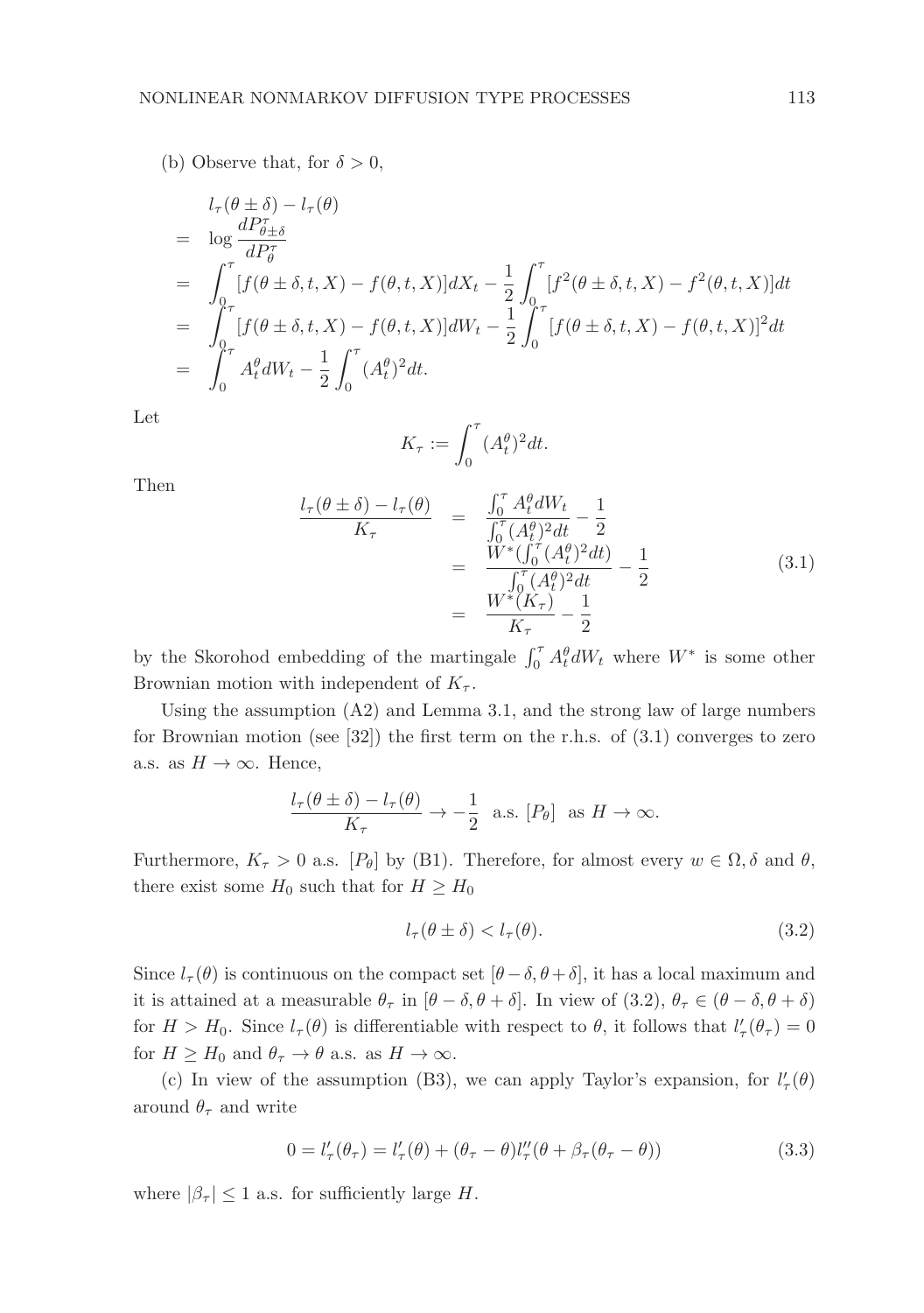Since  $\theta_{\tau} \to \theta$  a.s. as  $H \to \infty$  by (b) and since  $l''_{\tau}(\theta)$  is continuous by (B3), it follows that  $l''_{\tau}(\theta + \beta_{\tau}(\theta_{\tau} - \theta)) - l''_{\tau}(\theta) \to 0$  in  $P_{\theta}^{\tau}$  -probability as  $H \to \infty$ .

Hence as  $H \to \infty$ 

$$
l'_{\tau}(\theta) + (\theta_{\tau} - \theta)l''_{\tau}(\theta) \to 0 \quad \text{in } P_{\theta}^{\tau} \text{-probability.}
$$
 (3.4)

We have  $l'_{\tau}(\theta) = \int_0^{\tau} f'(\theta, t, X) dW_t$ . Hence using the C.L.T. for stochastic integral (see [2]) and Lemma 3.1, we obtain

$$
\frac{l'_{\tau}(\theta)}{\sqrt{H}} \stackrel{\mathcal{D}[P_{\theta}]}{\to} \mathcal{N}(0,1) \text{ as } H \to \infty
$$
 (3.5)

Note that when  $\theta$  is the true parameter

$$
l''_{\tau}(\theta) = \int_0^{\tau} f''(\theta, t, X) dX_t - \int_0^{\tau} [f(\theta, t, X) f''(\theta, t, X) + {f'}^2(\theta, t, X)] dt
$$
  
= 
$$
\int_0^{\tau} f''(\theta, t, X) dW_t - \int_0^{\tau} f'^2(\theta, t, X) dt.
$$

By Lemma 3.1 and (B3) it follows that

$$
\frac{l_{\tau}^{\prime\prime}(\theta)}{H} \to -1 \quad \text{in } P_{\theta} \text{-probability as } H \to \infty. \tag{3.6}
$$

From (3.5) and (3.6) it follows that

$$
\sqrt{H}(\theta_{\tau}-\theta) \stackrel{\mathcal{D}[P_{\theta}]}{\rightarrow} \mathcal{N}(0,1)
$$
 as  $H \to \infty$ .

(d) From (3.5) and (3.6) and the definition of first order efficiency with  $\gamma(\theta) = 1$ , SMLE  $\theta_{\tau}$  is first order efficient as  $H \to \infty$ .  $\Box$ 

## 4. LOCAL ASYMPTOTIC MINIMAXITY

In this section we prove the local asymptotic minimaxity of the SMLE  $\theta_{\tau}$  in the Hajek-Le Cam sense. Roughly speaking an estimator is said to be locally asymptotically minimax if it attains the lower bound in Hajek-Le Cam minimax theorem (see [21, 33]), i.e. if it attains the lower bound to the local asymptotic minimax risk of the normalized error an estimator. The minimum requirement for Hajek's minimax theorem is that the model should satisfy the LAN (locally asymptotically normal) or LAMN (locally asymptotically mixed normal) condition. When these conditions are satisfied the lower bound is attained only if the estimator is asymptotically centering (AC) (see [21]). But there are situations where either of the above two conditions may not be attained. Consider, for example, the Ornstein-Uhlenbeck process with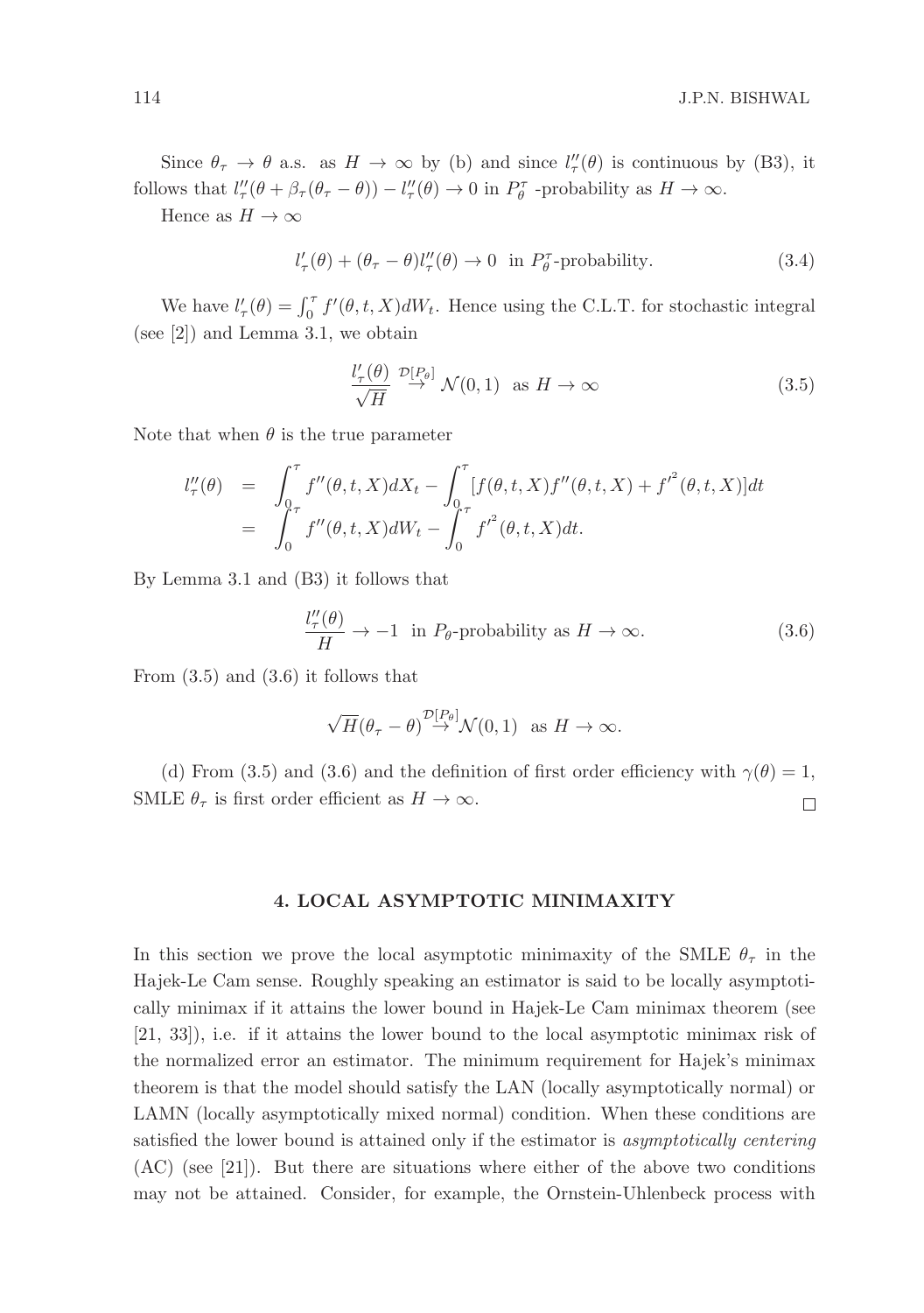drift coefficient  $\theta X_t$ . This process exhibits qualitatively different behavior for different values of the parameter  $\theta$ . For  $\theta < 0$ , the model satisfies the LAN condition and for  $\theta > 0$  the model satisfies the LAMN condition. The point  $\theta = 0$  is critical. At  $\theta = 0$ , it satisfies neither the LAN condition nor the LAMN condition, but it satisfies the LABF (locally asymptotically Brownian functional) condition. The model satisfies LAQ (locally asymptotically quadraticity) for all  $\theta$ . Similar situations occur in its discrete time counterpart : the Gaussian autoregressive process of first order and other processes like the Galton-Watson branching processes, pure birth processes etc. (see [15]). Greenwood and Shiryayev [13] proved the uniform local asymptotic minimaxity of the SMLE of the parameter in the first order Gaussian autoregressive process by studying the uniform weak convergence of statistical experiments using the convergence of the associated Hellinger processes. Under the LAQ condition, Hajek's minimax theorem is available, but the AC estimators do not attain the lower bound, i.e., they will not be locally asymptotically minimax. Greenwood and Wefelmeyer [14] showed that local asymptotic minimax bound is attained by asymptotically centering estimators even at critical points, which requires sequential sampling. In the nonlinear diffusion type model with sequential sampling, the more general functionally LAQ condition is satisfied which allows us to obtain locally asymptotic minimax bound for the normalized error of the sequential MLE. We now recall the definition of LAQ and functionally LAQ conditions.

**Definition 4.1** ([22, 33]). Let  $\mathcal{E}_n = (\Omega_n, \mathcal{F}_n, (P_\theta^n, \theta \in \Theta)), n \ge 1$  be a sequence of statistical experiments, where  $\Theta$  is an open subset of R. We denote by

$$
\Lambda^n_{\eta,\theta} = \log\left(\frac{dP^n_{\eta}}{dP^n_{\theta}}\right)
$$

the log-likelihood between  $\eta$  and  $\theta$  at stage n.

We say that the sequence  $\mathcal{E}_n$  satisfies the local asymptotically quadratic (LAQ) condition at a point  $\theta \in \Theta$  if there are random variables  $\Delta_n$  and  $\Gamma_n$  defined on  $(\Omega_n, \mathcal{F}_n), \Gamma_n > 0$  a.s.  $[P_\theta^n]$  and a positive numerical sequence  $\phi_n \downarrow 0$  such that for each bounded sequence of numbers  $u_n$ ,

$$
\Lambda_{\theta+\phi_n u_n,\theta}^n - \left(u_n \Delta_n - \frac{1}{2} u_n^2 \Gamma_n\right) \stackrel{P_0^n}{\rightarrow} 0
$$

and

$$
(\Delta_n, \Gamma_n) \to (\Delta, \Gamma) \text{ in } P^n_{\theta} \text{-distribution}
$$

where  $\Delta$  and  $\Gamma$  are random variables on a measurable space  $(\Omega, \mathcal{F}, P)$  with  $\Gamma > 0$  a.s. (P) and

$$
E_P \exp\left(u\Delta - \frac{1}{2}u^2\Gamma\right) = 1.
$$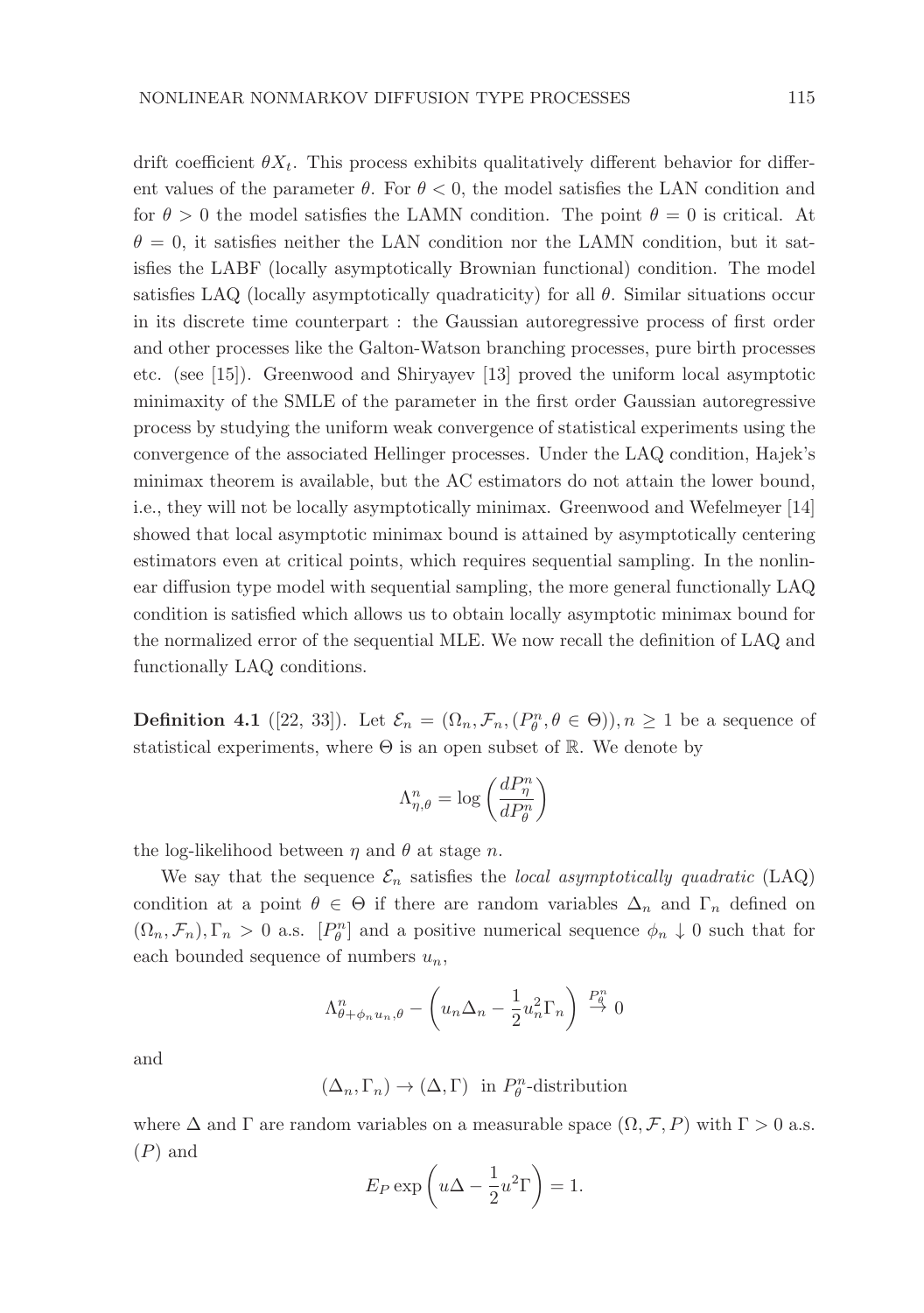The sequence of experiments is called locally asymptotically Brownian functional (LABF) if  $\Delta = \int_0^1 F_s dW_s$  and  $\Gamma = \int_0^1 F_s^2 ds$  with W a standard Brownian motion and F a predictable process with respect to some filtration in  $\mathcal{F}$ . It is called *locally* asymptotically mixed normal (LAMN) if  $\Delta = \Gamma^{1/2}W_1$  with  $W_1$  standard normal variable independent of  $\Gamma$  and *locally asymptotically normal* (LAN) if, in addition,  $\Gamma$  is nonrandom.

**Definition 4.2** ([15]). Let the sequence  $(\mathcal{E}_n)$  satisfy LAQ condition at a point  $\theta \in \Theta$ . A sequence of estimators  $\hat{\theta}_n$  is called *asymptotically centering* (AC) sequence at  $\theta$  if

$$
\phi_n^{-1}(\hat{\theta}_n - \theta) - \Gamma_n^{-1} \Delta_n \overset{P_\theta^n}{\rightarrow} 0.
$$

Asymptotically centering estimators are also called asymptotic maximum likelihood estimators.

Let  $(\Omega^n, \mathcal{F}^n, \{\mathcal{F}^n_t\}_{t\geq0}, \{P^n_\theta, \theta \in \Theta\})$  where  $\Theta$  is an open subset of  $\mathbb{R}$ , be a sequence of filtered statistical experiments. Let  $P_{\theta,t}^n$  be the restriction of  $P_{\theta}^n$  to  $\mathcal{F}_t^n$ .

The log-likelihood process  $\Lambda_{\eta,\theta}^n$  at stage n between  $\eta$  and  $\theta$  at time t is defined by

$$
\Lambda_{\eta,\theta,t}^n = \log\left(\frac{dP_{\eta,t}^n}{dP_{\theta,t}^n}\right), \quad t \ge 0.
$$

**Definition 4.3** ([14]). We call the sequence of filtered experiments functionally  $LAQ$ at  $\theta$  if there exist processes  $\Delta_n$  and  $\Gamma_n > 0$  a.s. and a positive numerical sequence  $\phi_n \downarrow 0$  such that for each bounded sequence of numbers  $u_n$  and all  $t > 0$ ,

$$
\sup_{s\leq t} \left| \Lambda_{\theta+\phi_n u_n,\theta,s}^n - \left( u_n \Delta_s^n - \frac{1}{2} u_n^2 \Gamma_s^n \right) \right| \stackrel{P_0^n}{\to} 0
$$

and

 $(\Delta_t^n, \Gamma_t^n) \to (\Delta_t, \Gamma_t)$  in  $P_\theta^n$ -distribution

where  $\Delta_t$  and  $\Gamma_t$  are processes on a filtered probability space  $(\Omega, \mathcal{F}, \{\mathcal{F}_t\}_{t>0}, P)$  with  $\Gamma_t > 0$  a.s. and

$$
E_P \exp\left(u\Delta_t - \frac{1}{2}u^2\Gamma_t\right) = 1
$$
 for all  $t \ge 0$ .

We call the sequence of filtered models *functionally LABF* if  $\Delta_t = \int_0^t F_s dW_s$  and  $\Gamma_t = \int_0^t F_s^2 ds$  where W is a standard Brownian motion and F is a predictable process.

**Theorem 4.1** ([14]). Suppose the sequence of filtered models is functionally LAQ at θ, with  $\Delta$  a continuous local martingale, Γ equal to the quadratic variation  $\langle \Delta \rangle$  of  $\Delta$ , and  $\Gamma$  strictly increasing to infinity a.s. Let  $\omega$  be a bounded, symmetric, bowl shaped loss function on the real line, and let  $\hat{\theta}^n$  be a sequence of estimator processes. For each  $n \in \mathbb{N}$  and  $t \geq 0$ , let

$$
\mathcal{T}_t^n = \inf\{s : \Gamma_s^n > t\}.
$$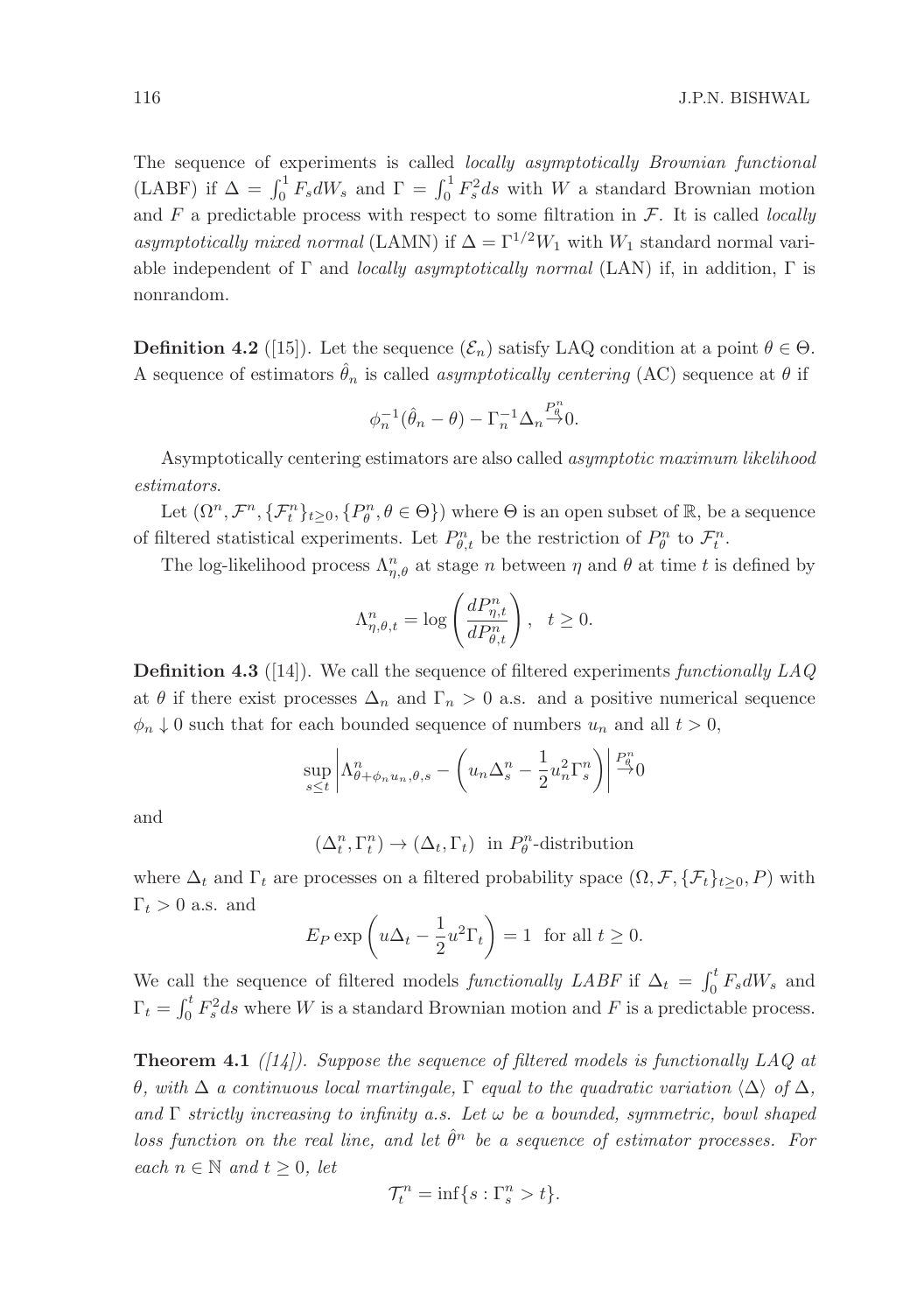Then

$$
\lim_{b \to \infty} \liminf_{n \to \infty} \sup_{|u| \le b} E_{\theta + \phi_n u} \omega \left( \phi_n^{-1} (\hat{\theta}_{\mathcal{T}_t^n}^n - (\theta + \phi_n u)) \right) \ge E \omega(W_{1/t}).
$$

If a filtered model satisfies the functionally LAN condition, then the filtered model time changed by  $T<sup>n</sup>$  satisfies the functionally LAQ condition, which is evident from the following result in [14].

**Lemma 4.1** Under the assumptions of Theorem 4.1, for each bounded sequence of numbers  $u_n$  and all  $t > 0$ ,

$$
\sup_{s\leq t}\left|\Lambda_{\theta+\phi_n u_n,\theta,\mathcal{T}_s^n}^n-\left(u_n\Delta_{\mathcal{T}_s^n}^n-\frac{1}{2}u_n^2s\right)\right|\overset{P_\theta^n}{\to}0
$$

and

 $\Delta_{\mathcal{T}^n}^n \to W_1$  in  $P_\theta^n$ -distribution.

If the assertions of Lemma 4.1 hold then the sequence of models is said to satisfy the functionally LAN condition.

**Definition 4.4** ([14]). If the sequence of filtered models is functionally LAQ at  $\theta$ , we call a sequence of estimator process  $\hat{\theta}^n$  functionally AC at  $\theta$ , if for all  $t > 0$ ,

$$
\sup_{s\leq t} \left| \phi_n^{-1}(\hat{\theta}_s^n - \theta) - \Delta_s^n(\Gamma_s^n)^{-1} \right| \stackrel{P_\theta^n}{\to} 0.
$$

The filtered model observed up to  $\mathcal{T}_t^n$  is LAN, hence by the classical theory, the local asymptotic minimax theorem applies and  $\hat{\theta}_{\tau_i^n}^n$  are locally asymptotically minimax if and only if they are AC.

Let us return to our problem. Let us introduce the time changed estimator processes. For each  $n \in \mathbb{N}$ , we define the retimed processes  $X_t^n = n^{-1/2} X_{nt}$  and  $W_t^n = n^{-1/2}W_{nt}$ ,  $t \ge 0$  and the filtration  $\{\mathcal{F}_t^n\}_{t \ge 0}$  be generated by  $X^n$ ,  $\mathcal{F}_n^t = \{X_s^n, s \le 0\}$  $t$ } =  $\sigma\{X_s, s \le nt\}$ . The log-likelihood process at stage n and time t between  $\theta_1$  and  $\theta$  is given by

$$
\Gamma_{\theta_1,\theta,t}^n = \int_0^t [f(\theta_1,s,X_s^n) - f(\theta,s,X_s^n)]dW_s^n - \frac{1}{2}\int_0^t [f(\theta_1,s,X_s^n) - f(\theta,s,X_s^n)]ds.
$$

We assume the following conditions in this section. There exist  $r_n \uparrow \infty$  as  $n \uparrow \infty$  and  $\nu > 0$  such that:

(C1)  $\frac{1}{r_n^2}$  $\int^{\nu}$ 0  $f''^{2}(\theta, s, X_{s}^{n})ds \stackrel{P_{\theta}^{n}}{\rightarrow} \zeta_{\nu}(\theta)$  as  $n \rightarrow \infty$ , where  $P_{\theta}^{n}[\zeta_{\nu}(\theta) > 0] > 0$ . (C2)  $\frac{1}{r_n^2}$  $\int^{\nu}$  $\theta$  $f'(\theta, s, X_s^n)ds \stackrel{P_0^n}{\rightarrow} \xi_{\nu}(\theta)$  as  $n \rightarrow \infty$ , where  $P_{\theta}^n[\xi_{\nu}(\theta) > 0] > 0$ . (C3)  $\frac{1}{r_n^2}$  $\int^{\nu}$  $\theta$  $f''(\theta, s, X_s^n)dW_s^n$  $\stackrel{P^n_a}{\rightarrow} 0$  as  $n \rightarrow \infty$ .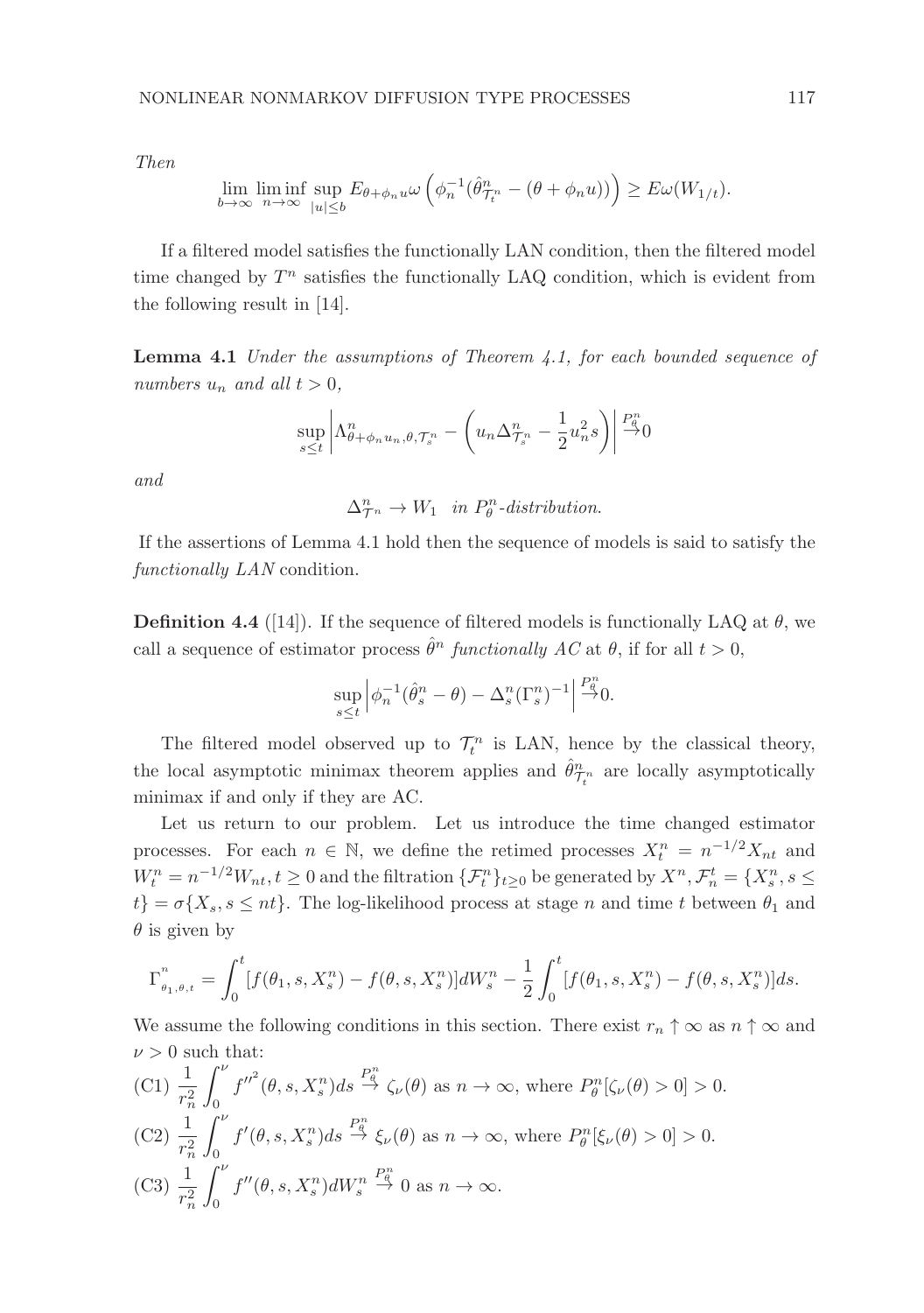**Theorem 4.2.** Under the assumptions  $(C1) - (C3)$ , the sequence of filtered models  $(\Omega^n, \mathcal{F}^n, \{\mathcal{F}^n_t\}_{t\geq 0}, \{P^n_\theta, \theta \in \Theta\})$  generated by  $X^n_t$  satisfy the functionally LAQ condition at θ with

$$
\Delta_t = \int_0^t f'(\theta, s, X_s) dW_s \text{ and } \Gamma_t = \int_0^t f'^2(\theta, s, X_s) ds.
$$

**Proof.** For  $\nu \leq t$ , we have

$$
\Lambda_{\theta+r_{n}^{-1}u_{n},\theta,\nu}^{n} = \int_{0}^{\nu} [f(\theta+r_{n}^{-1}u_{n}, s, X_{s}^{n}) - f(\theta, s, X_{s}^{n})]dW_{s}^{n} - \frac{1}{2} \int_{0}^{\nu} [f(\theta+r_{n}^{-1}u_{n}, s, X_{s}^{n}) - f(\theta, s, X_{s}^{n})]^{2}ds.
$$

By Taylor's formula

$$
f(\theta + r_n^{-1}u_n, s, X_s^n) - f(\theta, s, X_s^n) = r_n^{-1}u_nf'(\theta, s, X_s^n) + \frac{1}{2}r_n^{-2}u_n^2f''(\bar{\theta}, s, X_s^n)
$$

where

$$
\bar{\theta} = \theta + q(s, X_s^n) r_n^{-1} u_n, \quad |q(\cdot, \cdot)| < 1.
$$

Hence

$$
\Lambda_{\theta+r_{n}^{-1}u_{n},\theta,\nu}^{n} = r_{n}^{-1}u_{n} \int_{0}^{\nu} f'(\theta,s,X_{s}^{n})dW_{s}^{n} + \frac{1}{2}r_{n}^{-2}u_{n}^{2} \int_{0}^{\nu} f''(\bar{\theta},s,X_{s}^{n})dW_{s}^{n}
$$

$$
- \frac{1}{2}r_{n}^{-2}u_{n}^{2} \int_{0}^{\nu} f'^{2}(\theta,s,X_{s}^{n})ds - \frac{1}{8}r_{n}^{-4}u_{n}^{4} \int_{0}^{\nu} f''^{2}(\bar{\theta},s,X_{s}^{n})ds
$$

$$
- \frac{1}{8}r_{n}^{-3}u_{n}^{3} \int_{0}^{\nu} f'(\theta,s,X_{s}^{n})f''(\bar{\theta},s,X_{s}^{n})ds
$$

$$
= r_{n}^{-1}u_{n} \int_{0}^{\nu} f'(\theta,s,X_{s}^{n})dW_{s}^{n} - \frac{1}{2}r_{n}^{-2}u_{n}^{2} \int_{0}^{\nu} f'^{2}(\theta,s,X_{s}^{n})ds + o_{p_{\theta}^{n}}(1)
$$
(by assumption (C1) – (C3))
$$
= u_{n}\Delta_{\nu}^{n} - \frac{1}{2}u_{n}^{2}\Gamma_{\nu}^{n} + o_{P_{\theta}^{n}}(1),
$$

where

$$
\Delta_{\nu}^{n} = r_{n}^{-2} \int_{0}^{\nu} f'(\theta, s, X_{s}^{n}) dW_{s}^{n} \text{ and } \Gamma_{\nu}^{n} = r_{n}^{-2} \int_{0}^{\nu} f'^{2}(\theta, s, X_{s}^{n}) ds.
$$

Let

$$
\Delta_{\nu} = \int_0^{\nu} f'(\theta, s, X_s) dW_s \text{ and } \Gamma_{\nu} = \int_0^{\nu} f'^2(\theta, s, X_s) ds.
$$

By the functional CLT for martingales and stability of weak convergence (see [20]), we obtain

$$
(\Delta_{\nu}^n, \Gamma_{\nu}^n) \stackrel{\mathcal{D}[P_{\theta}^n]}{\to} (\Delta_{\nu}, \Gamma_{\nu}) \text{ as } n \to \infty.
$$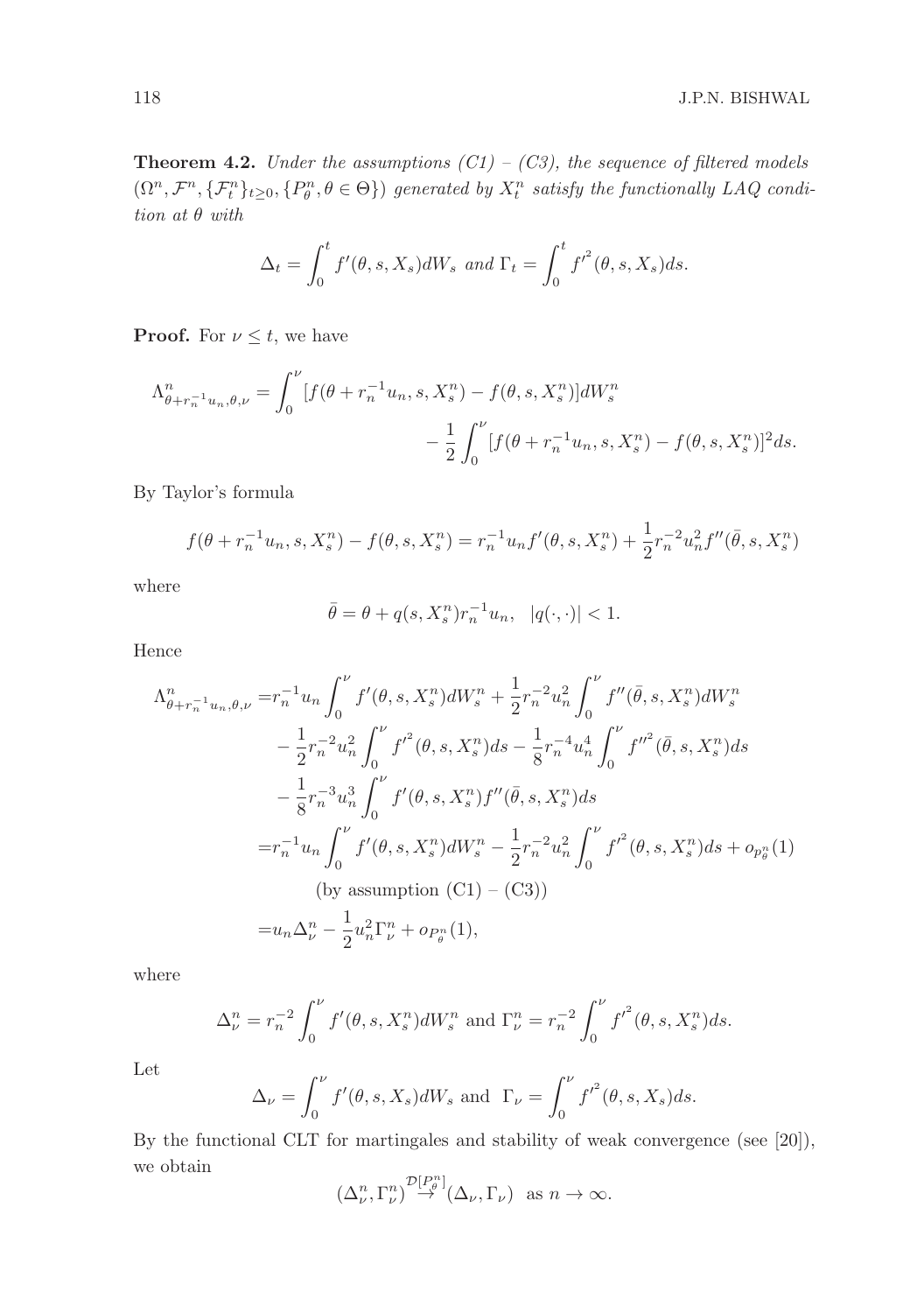Here  $\Delta_{\nu}$  and  $\Gamma_{\nu}$  are processes on a filtered probability space  $(\Omega, \mathcal{F}, \{\mathcal{F}_t\}_{t>0}, P)$  with  $\Gamma_{\nu} > 0$  a.s. and

$$
E_P \exp\left(u\Delta_\nu - \frac{1}{2}u^2\Gamma_\nu\right) = 1
$$
 for all  $\nu \ge 0$ .

Thus the sequence of filtered models are functionally LAQ at  $\theta$ .

We now obtain the local asymptotic minimax theorem for SMLE processes.

**Theorem 4.3.** Let  $\omega$  be a bounded, symmetric, bowl shaped loss function on the real line. Let  $\theta_t^n$  be a sequence of MLE processes w.r.t. the filtered model  $(\Omega^n, \mathcal{F}^n, \{\mathcal{F}_t^n\}_{t\geq 0},$  $\{P_{\theta}, \theta \in \Theta\}.$ 

For each  $n \in \mathbb{N}$  and  $t \geq 0$ , let

$$
\tau_H^n = \inf\{t \ge 0 : r_n^{-2} \int_0^t f'^2(\theta_s^n, s, X_s^n) ds \ge H\}
$$

Let conditions  $(C1) - (C3)$  be satisfied. Then

$$
\lim_{b \to \infty} \liminf_{n \to \infty} \sup_{|u| \le b} E_{\theta + r_n^{-1}u} \omega \left( \theta_{\tau_H^n}^n - (\theta + r_n^{-1}u) \right) \ge E \omega(W_{1/H}).
$$

**Proof.** Since by Theorem 4.2 the sequence of filtered models generated by  $X_n^t$  is functionally LAQ at  $\theta$  with  $\Delta_t$  a continuous local martingale,  $\Gamma_t$  equal to the quadratic variation  $\langle \Delta \rangle_t$  of  $\Delta_t$ , and  $\Gamma_t \uparrow \infty$  a.s. hence the theorem follows from Theorem 4.1.

Note that the filtered model time-changed by  $\tau^n_H$  is functionally LAN i.e., for each bounded sequence of numbers  $u_n$  and all  $H > 0$ 

$$
\sup_{G \leq H} \left| \Lambda_{\theta + r_n^{-1} u_n, \theta, \tau_G^n}^n - \left( u_n \Delta_{\tau_G^n}^n - \frac{1}{2} u^2 G \right) \right| = o_{P_{\theta_0^n}}(1)
$$

and

$$
\Delta_{\tau^n_H}^n \overset{\mathcal{D}[P_\theta^n]}{\to} W_1
$$

by Lemma 4.1. Hence by Theorem 4.1 we obtain the local asymptotic minimax theorem.  $\Box$ 

**Theorem 4.4.** Under the conditions  $(B1)$  -  $(B3)$  and  $(C1)$  -  $(C3)$  the sequence of estimators  $\theta_{\tau_R^n}^n$  are locally asymptotically minimax (LAM), i.e., they attain the lower bound in Theorem 4.3.

**Proof.** Here we have only to show that  $\theta_{\tau_R^n}^n$  are asymptotically centering (AC), that is

$$
r_n(\theta_{\tau^n_H}^n - \theta) - H^{-1} \Delta_{\tau^n_H}^n = o_{P_\theta^n}(1) \text{ as } n \to \infty.
$$
 (4.1)

 $\Box$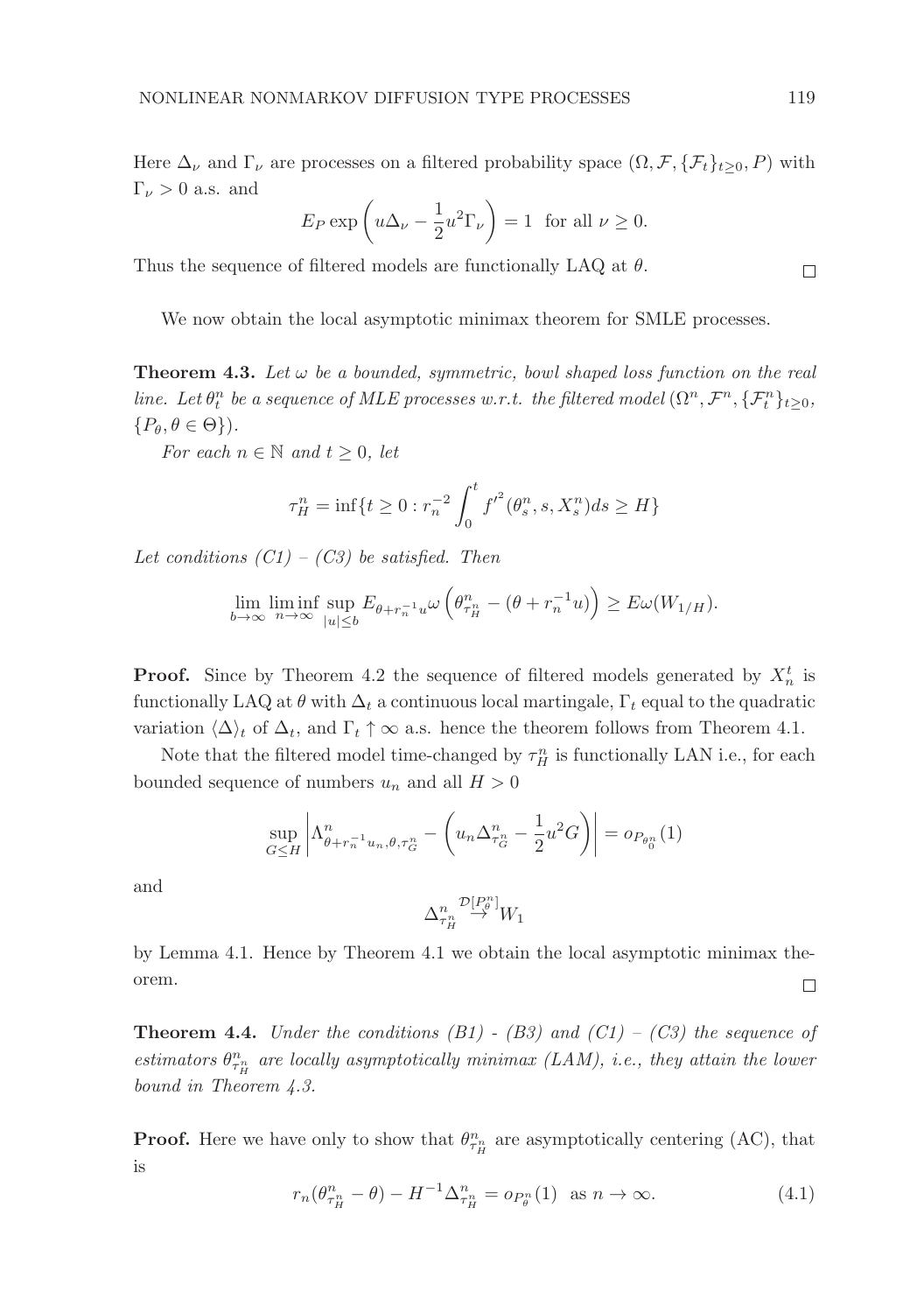Note that

$$
r_n(\theta_{\tau_H^n}^n - \theta) = \frac{-r_n^{-1}l'_{\tau_H^n}(\theta)}{\gamma_n^{-2}l''_{\tau_H^n}(\theta + \beta_{\tau_H^n}(\theta_{\tau_H^n} - \theta))} \sim \frac{-r_n^{-1}\int_0^{\tau_H^n} f'(\theta, s, X_s^n)dW_s^n}{r_n^{-2}\int_0^{\tau_H^n} f''(\theta, s, X_s^n)dW_s^n - r_n^{-2}\int_0^{\tau_H^n} f'^2(\theta, s, X_s^n)ds} \tag{4.2}
$$

by the arguments similar to the proof of Theorem 3.1 (c). On the other hand,

$$
H^{-1}\Delta_{\tau_H^n}^n = \frac{\gamma_n^{-1} \int_0^{\tau_H^n} f'(\theta, s, X_s^n) dW_s^n}{\gamma_n^{-2} \int_0^{\tau^2} (\theta_s^n, s, X_s^n) ds}.
$$
\n(4.3)

From  $(4.2)$  and  $(4.3)$  using  $(C3)$  and Lemma 3.1, we see that  $(4.1)$  holds.

#### $\Box$

## 5. ORNSTEIN-UHLENBECK PROCESS WITH MEMORY

We illustrate the results of the previous sections through the exponential memory Ornstein-Uhlenbeck process. Consider the Ornstein-Uhlenbeck type process which is a solution of the stochastic integro-differential equation (SIDE)

$$
dX_t = \theta \left( \alpha \int_0^t e^{-\alpha(t-s)} X_s \ ds \right) dt + dW_t, \quad X_0 = 0
$$

where  $\alpha > 0$  is known memory parameter and  $\theta \in \mathbb{R}_+$  is the parameter of interest. For each  $\theta$  the solution X is a diffusion type process where the nonanticipative drift coefficient depends on the whole past of the process. This is a nonhomogeneous Volterra integro-differential equation with a white noise input. Despite losing the Markov property, it describes a linear stochastic system. Here the range of the memory is governed by the parameter  $\alpha$ . When  $\alpha \to \infty$ , the process losses memory and converges almost surely to the classical Ornstein-Uhlenbeck process. Dietz [7] showed that for  $\theta < 0$ , the model is LAN and for  $\theta > 0$  the model is LAMN. Here the stopping time is given by

$$
\tau_H = \inf \{ v > 0 : \int_0^v \left( \int_0^t e^{-\alpha(t-s)} X_s ds \right)^2 dt \ge H \}
$$

and the SMLE is given by

$$
\theta_{\tau_H} = \frac{\int_0^{\tau_H} (\int_0^t e^{-\alpha(t-s)} X_s ds) dX_t}{\int_0^{\tau_H} (\int_0^t e^{-\alpha(t-s)} X_s ds)^2 dt}.
$$

Here the model satisfies the functional LAN condition and the SMLE is unbiased, strongly consistent and uniformly normally distributed and locally asymptotically minimax.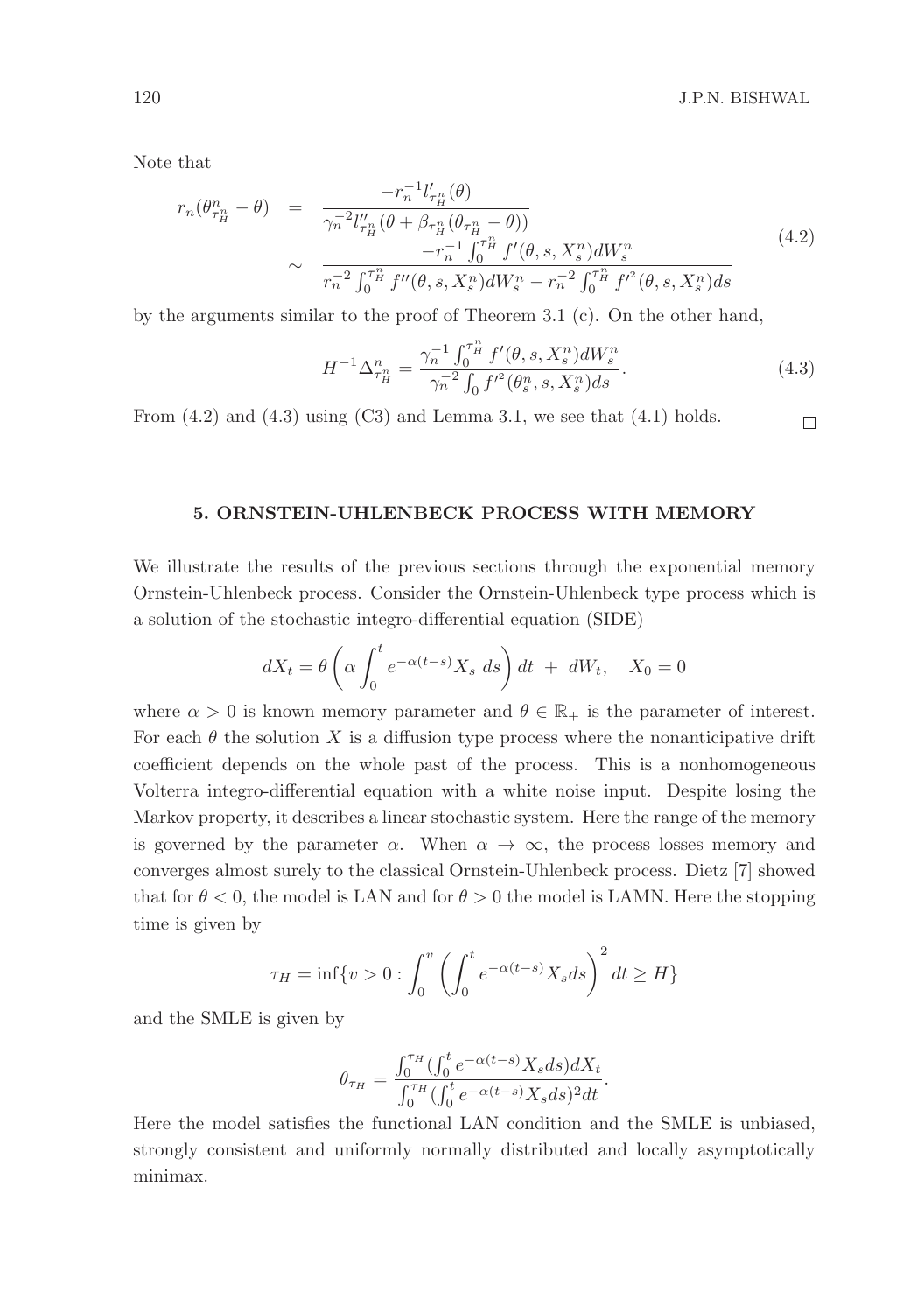# 6. CONCLUDING REMARKS

(1) It is worth investigating to generalize the results in this paper to a nonlinear semimartingale model which includes both the continuous and the discrete time models, e.g., diffusion processes, autoregressive processes and branching processes. For the linear semimartingale model, properties of sequential maximum likelihood estimator were studied in [39] extending the work in [42] for diffusion processes.

(2) It would be interesting to study the properties of sequential Bayes estimators for nonlinear diffusion models. Sequential Bayes estimation for exponential type processes was studied [10].

(3) Obtaining the limiting distribution of the stopping time would be an interesting problem to investigate.

(4) Likelihood ratio processes for interacting particle systems was studied in [36, 37]. It is worth investigating results of this paper for such models.

(5) Replacing the standard Brownian motion W by fractional Brownian motion, produces non-Markovian non-semimartingale solution process [3]. In our case, with still noise driven by standard Brownin motion, using memory in the drift coefficient, we have non-Markovian solution, but still in a semimartingale framework.

#### REFERENCES

- [1] F.J. Anscombe, Large sample theory of sequential estimation, Proc. Camb. Phil. Soc., 48: 600-607, 1952.
- [2] I.V. Basawa and B.L.S. Prakasa Rao, Statistical Inference for Stochastic Processes, Academic Press, New York-London, 1980.
- [3] J.P.N. Bishwal, Parameter Estimation in Stochastic Differential Equations, Lecture Notes in Mathematics, Vol. 1923, Springer-Verlag 2008.
- [4] V. Borkar and A. Bagchi, Parameter estimation in continuous time stochastic processes, Stochastics, 8:193-212, 1982.
- [5] B.M. Brown and J.T. Hewitt, Inference for the diffusion branching process, J. Appl. Prob., 12:588-594, 1975.
- [6] H.M. Dietz, Asymptotic properties of maximum likelihood estimators in diffusion type models, Preprint No. 228, Humboldt-Universitat Zu Berlin, Sektion Mathematik, 1989.
- [7] H.M. Dietz, A non-Markovian relative to the Ornstein-Uhlenbeck process and some of its local statistical properties, Scand. J. Statist., 19:363-379, 1992.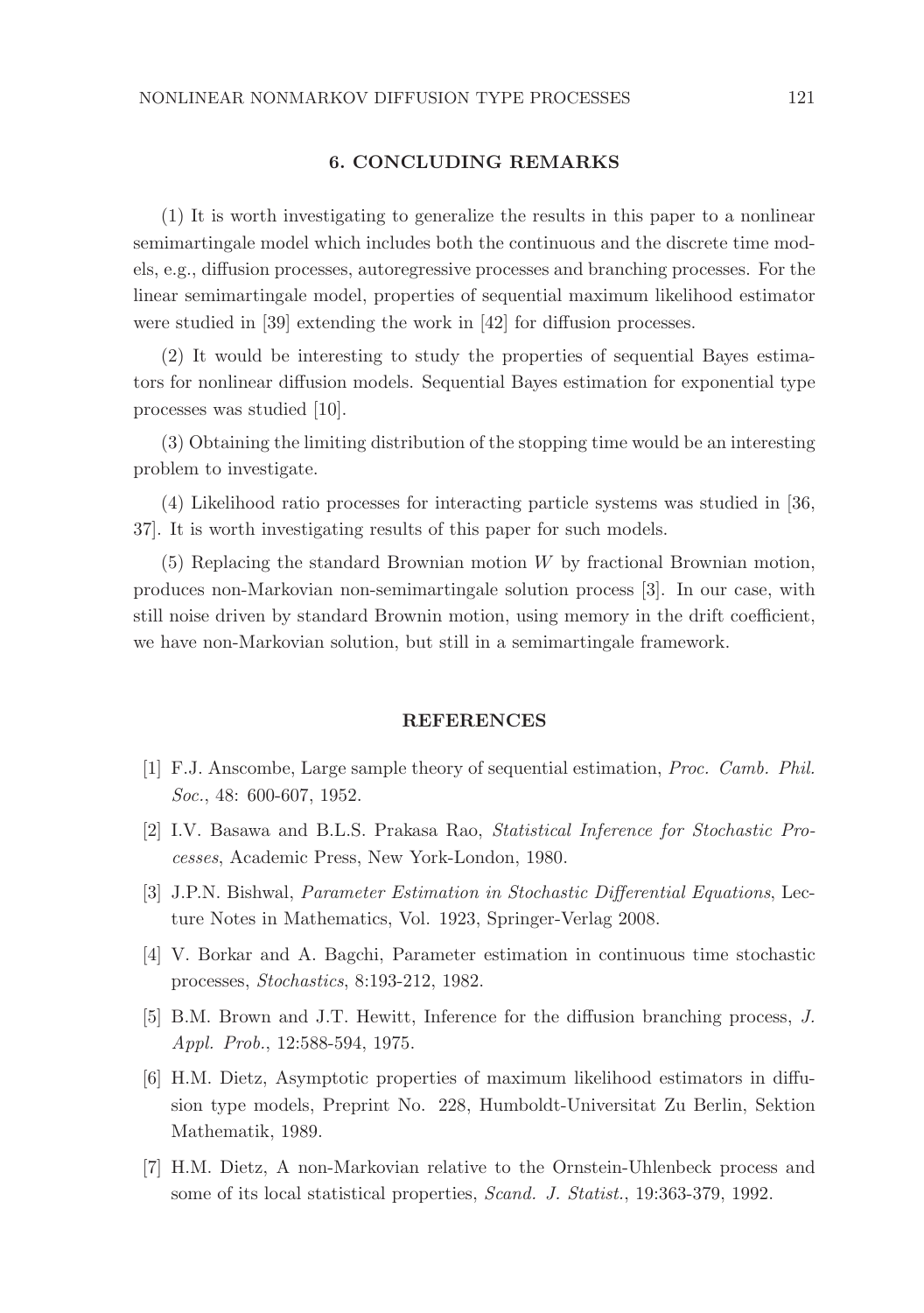- [8] A.A. Dmitrienko and V.V. Konev, On guaranteed estimation of autoregressive parameter for an unknown variance of noise, Automation and Remote Control, 55:218-228, 1994.
- [9] A.A. Dmitrienko, V. Konev and A. Pergamenshchikov Sequential generalised least squares estimator for an autoregressive parameter, Sequential Analysis, 16:25-46, 1997.
- [10] J. Franz and R. Magiera, Admissible estimators in sequential plans for exponential type processes, Scand. J. Statist., 17:275-285, 1990.
- [11] M. Ghosh, N. Mukhopadhyaya, P.K. Sen, Sequential Estimation, John Wiley, NewYork, 1997.
- [12] P. Grambsch, Sequential sampling based on the observed Fisher information to guarantee the accuracy of the maximum likelihood estimator, Ann. Statist., 11:68-77, 1983.
- [13] P.E. Greenwood and A.N. Shiryayev, Asymptotic minimaxity of a sequential estimator for a first order autoregressive model, Stoch. Stoch. Rep., 38:49-65, 1992.
- [14] P.E. Greenwood and W. Welfelmeyer, Asymptotic minimax results for stochastic process families with critical points, Stoch. Proc. Appl., 44:107-116, 1993.
- [15] A.A. Gushchin, On the asymptotic optimality of estimators of parameters under the LAQ condition, Theory. Probab. Applications, 40:261-272, 1995.
- [16] A.A. Gushchin and U. Küchler, Asymptotic inference for a linear stochastic differential equation with time delay, To appear in Bernoulli, 5:1059-1098, 1999.
- [17] P. Hall and C.C. Heyde, Martingale Limit Theory and its Applications, Academic Press, New York, 1980.
- [18] Höpfner, R. On statistics of Markov processes: representation of log-likelihood ratio processes in filtered local models, Probab. Theory Rel. Fields, 94:375-398, 1993.
- [19] R. Höpfner, Asymptotic inference for Markov step processes: observation up to a random time, Stoch. Process. Appl., 48:295-310, 1993.
- [20] J. Jacod and A.N. Shiryayev, Limit Theorems for Stochastic Processes, Springer, Berlin, 1987.
- [21] P. Jeganathan, On the asymptotic theory of statistical inference when the limit of the log-likelihood ratios is mixed normal, Sankhyā Ser. A, 44:173-212, 1982.
- [22] P. Jeganathan, Some aspects of asymptotic theory with applications to time series models, Econometric Theory, 11:818-887, 1995.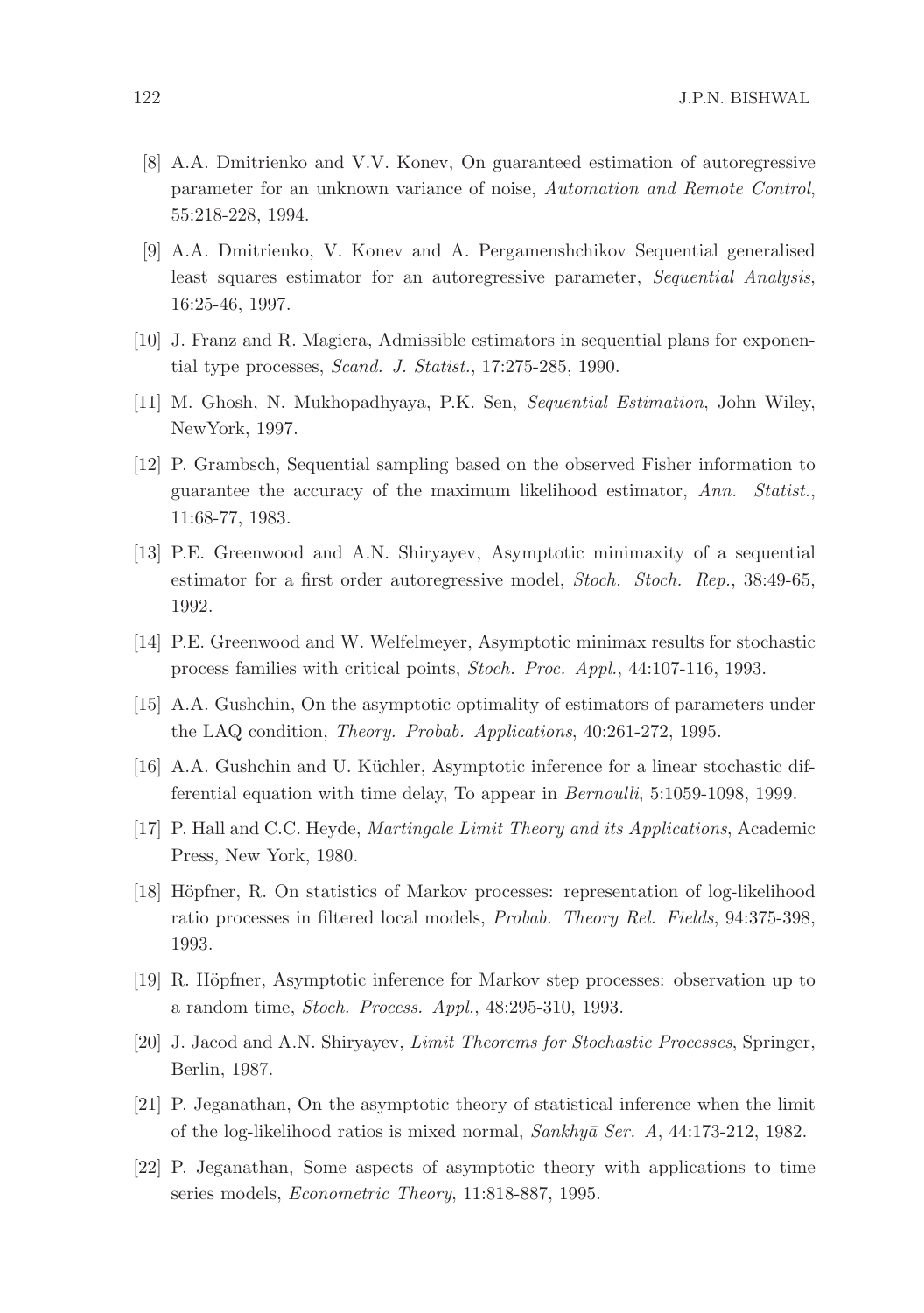- [23] R.L. Karandikar, Interchanging the order of stochastic integration and ordinary differentiation,  $Sankh\nu\bar{a}$  Ser. A, 45:120-124, 1983.
- [24] U. Küchler, and M. Sørensen, *Exponential Family of Stochastic Processes*, Springer, NewYork, 1997.
- [25] Yu. A. Kutoyants, Parameter Estimation for diffusion type processes of observations, Math. Operationsforch. U. Statist., Ser. Statist., 15:541-551, 1984.
- [26] Yu. A. Kutoyants, Parameter Estimation for Stochastic Processes, Heldermann-Verlag, Berlin, 1984.
- [27] Yu. A. Kutoyants, Identification of Dynamical Systems with Small Noise, Kluwer, Dordrecht, 1994.
- [28] Yu. A. Kutoyants, Statistical Inference for Ergodic Diffusion Processes, Springer-Verlag, New York-Berlin, 2003.
- [29] T.L. Lai and D. Siegmund, Fixed accuracy estimation of an autoregressive parameter, Ann. Statist., 11:478-485, 1985.
- [30] A. Le Breton and M. Musiela, On sequential estimation of parameters of continuous Gaussian Markov processes, Proab. Math. Statist., 2:37-53, 1981.
- [31] A. Le Breton and M. Musiela, Some parameter estimation problems for hypoelliptic homogeneous Gaussian diffusions, Sequential Methods in Statistics, Banach Centre Publications, Vol. 16, 337-356, Warsaw, 1985.
- [32] R.S. Liptser and A.N. Shiryayev, Statistics of Random Processes I, II, Springer, Berlin, 1977, 1978.
- [33] L. Le Cam and G.L. Yang, Asymptotics in Statistics, Springer, New York, 1990.
- [34] D. Levanony, A. Shwartz, and O. Zeitouni, Recursive identification in continuoustime stochastic processes, Stoch. Proc. Appl., 49:245-275, 1994.
- [35] Yu. N. Linkov, Local asymptotic mixed normality for distributions of processes of diffusion type, Theory Probab. Math. Statist.,40:67-73, 1990.
- [36] E. Löcherbach, Likelihood ratio processes for Markovian particle systems with killing and jumps, Statistical Inference for Stochastic Processes, 5:153-177, 2002.
- [37] E. Löcherbach, LAN and LAMN for systems of interacting diffusions with branching and immigration, Ann. Inst. Henri Poincare, 38:59-2002, 2002.
- [38] V.K. Malinovskii, Asymptotic expansions in sequential estimation of an autoregressive parameter, Math. Methods Statist., 2:206-227, 1993.
- [39] A.V. Melnikov and A.A. Novikov, Sequential inferences with prescribed accuracy for semimartingales, Theory Prob. Appl., 33:446-459, 1988.